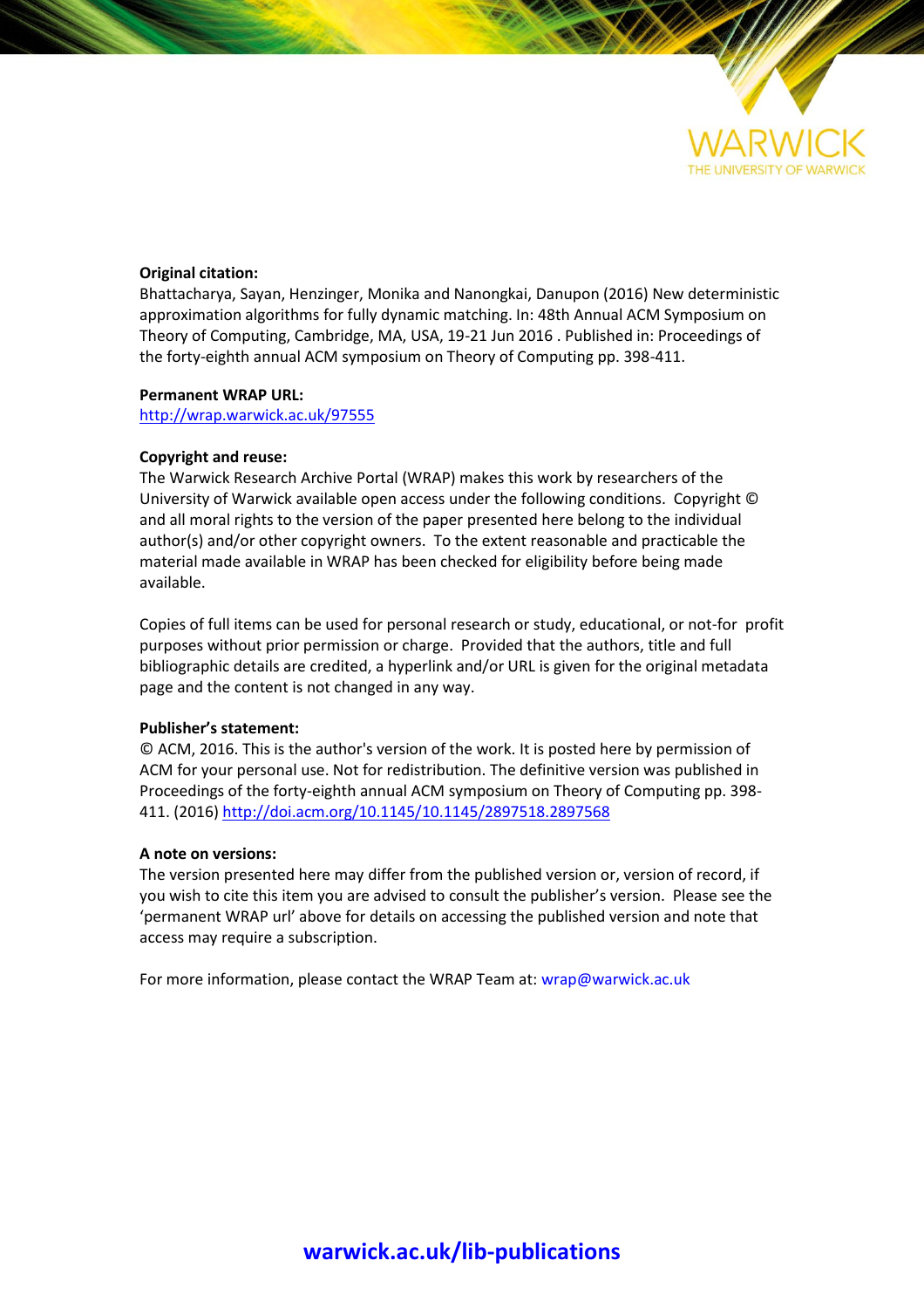# **New Deterministic Approximation Algorithms for Fully Dynamic Matching**

[Extended Abstract]

Sayan Bhattacharya IMSc, Chennai bsayan@imsc.res.in

Monika Henzinger<sup>∗</sup> University of Vienna monika.henzinger@univie.ac.at danupon@kth.se Danupon Nanongkai† KTH, Stockhom

## ABSTRACT

We present two deterministic dynamic algorithms for the maximum matching problem. (1) An algorithm that maintains a  $(2 + \epsilon)$ -approximate maximum matching in general graphs with  $O(poly(log n, 1/\epsilon))$  update time. (2) An algorithm that maintains an  $\alpha_K$  approximation of the value of the maximum matching with  $O(n^{2/K})$  update time in bipartite graphs, for every sufficiently large constant positive integer K. Here,  $1 \leq \alpha_K < 2$  is a constant determined by the value of  $K$ . Result  $(1)$  is the first deterministic algorithm that can maintain an  $o(\log n)$ -approximate maximum matching with polylogarithmic update time, improving the seminal result of Onak et al. [STOC 2010]. Its approximation guarantee almost matches the guarantee of the best randomized polylogarithmic update time algorithm [Baswana et al. FOCS 2011]. Result (2) achieves a better-than-two approximation with arbitrarily small polynomial update time on bipartite graphs. Previously the best update time for this problem was  $O(m^{1/4})$  [Bernstein et al. ICALP 2015], where m is the current number of edges in the graph.

## Categories and Subject Descriptors

F.2 [Analysis of Algorithms and Problem Complexity]: Miscellaneous

## General Terms

Algorithms, Theory

## Keywords

Data Structures, Dynamic Graph Algorithms

†Support by Swedish Research Council grant 2015-04659.

## 1. INTRODUCTION

In this paper, we consider the *dynamic maximum car*dinality matching problem. In this problem an algorithm has to quickly maintain an (integral) maximum-cardinality matching or its approximation, when the  $n$ -node input graph is undergoing edge insertions and deletions. We consider two versions of this problem: In the matching version, the algorithm has to output the change in the (approximate) matching, if any, after each edge insertion and deletion. In the value version, the algorithm only has to output the value of the matching. (Note that an algorithm for the matching version can be used to solve the value version within the same time.) When stating the running time below, we give the time *per update*<sup>1</sup>. If not stated otherwise, these results hold for both versions.

The state of the art for maintaining an exact solution for the value version of this problem is a randomized  $O(n^{1.495})$ time algorithm [16]. This is complemented by various hardness results which rules out polylogarithmic update time [1, 8, 11]. As it is desirable for dynamic algorithms to have polylogarithmic update time, the recent work has focused on achieving this goal by allowing approximate solutions. The first paper that achieved this is by Onak and Rubinfeld [13], which gave a randomized  $O(1)$ -approximation  $O(\log^2 n)$ -time algorithm and a deterministic  $O(\log n)$  approximation  $O(\log^2 n)$ -time algorithm. As stated in the two open problems in [13], this seminal paper opened up the doors for two research directions:

- 1. Designing a (possibly randomized) polylogarithmic time algorithm with smallest approximation ratio.
- 2. Designing a deterministic polylogarithmic time algorithm with constant approximation ratio.

The second question is motivated by the fact that randomized dynamic approximation algorithms only fulfill their approximation guarantee when used by an oblivious adversary, i.e., an adversary that gives the next update without knowing the outputs of the algorithm resulting from earlier updates. This limits the usefulness of randomized dynamic algorithms. In contrast, deterministic dynamic algorithms fulfill their approximation guarantee against *any* adversary, even non-oblivous ones. Thus, they can be used, for example, as a "black box" by any other (potentially static)

<sup>∗</sup>The research leading to this work has received funding from the European Union's Seventh Framework Programme (FP7/2007-2013) under grant agreement number 317532 and from the European Research Council under the European Union's Seventh Framework Programme (FP7/2007- 2013)/ERC grant agreement number 340506.

<sup>&</sup>lt;sup>1</sup>In this discussion, we ignore whether the update time is amortized or worst-case as this is not the focus of this paper. The update time of our algorithm is amortized.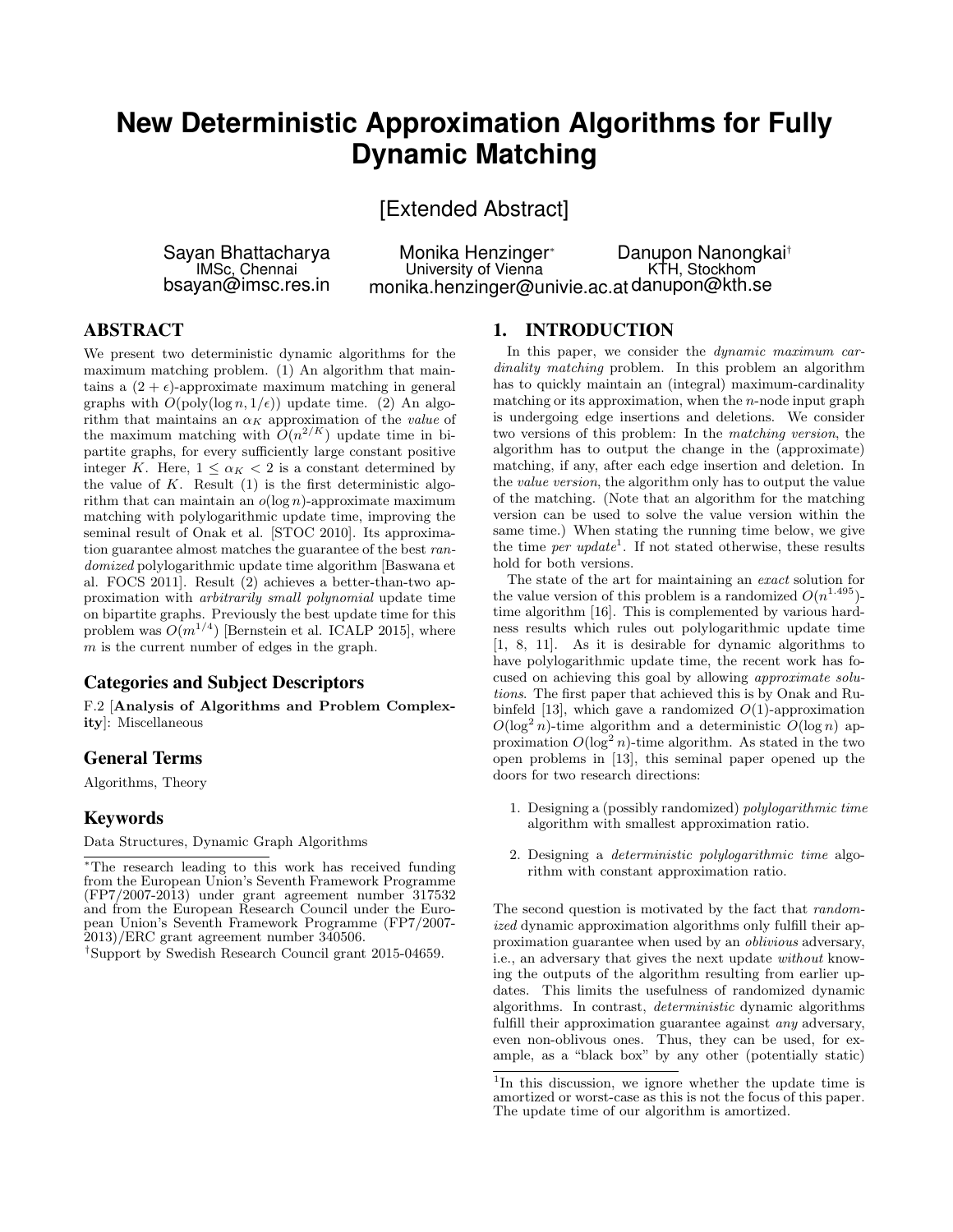algorithm, while this is not generally the case for randomized dynamic algorithms. This motivates the search for deterministic fully dynamic approximation algorithms, even though a randomized algorithm with the same approximation guarantee might exists.

(1) Up to date, the best answer to the first question is the randomized 2 approximation  $O(\log n)$  update time algorithm from [2]. It remains elusive to design a better-thantwo approximation factor with polylogarithmic update time. Some recent works have focused on achieving such approximation factor with lowest update time possible. The current best update time is  $O(m^{1/4}/\epsilon^{2.5})$  [4, 3], which is deterministic and guarantees a  $(3/2 + \epsilon)$  approximation factor.

(2) For the second question, deterministic polylogarithmictime  $(1 + \epsilon)$ -approximation algorithms were known for the special case of low arboricity graphs  $[12, 11, 15]$ . On general graphs, the paper [5] achieved a deterministic  $(3 + \epsilon)$ approximation polylogarithmic-time algorithm by maintaining a fractional matching; this algorithm however works only for the value version. No deterministic  $o(\log n)$  approximation algorithm with polylogarithmic update time was known for the matching version. (There were many deterministic constant approximation algorithms with  $o(m)$  update time for the matching version (e.g. [12, 5, 7, 4, 3]). The fastest among them requires  $O(m^{1/4}/\epsilon^{2.5})$  update time [4].)

Our Results. We make progress on both versions of the problem as stated in Theorems 1 and 2.

THEOREM 1. For every  $\epsilon \in (0,1)$ , there is a deterministic algorithm that maintains a  $(2 + \epsilon)$ -approximate maximum matching in a graph in  $O(\text{poly}(\log n, 1/\epsilon))$  update time, where n denotes the number of nodes in the graph.

Theorem 1 answers Onak and Rubinfeld's second question positively. In fact, our approximation guarantee almost matches the best (2-approximation) one provided by a randomized algorithm  $[2].^2$  Our algorithm for Theorem 1 is obtained by combining previous techniques [5, 7, 15] with two new ideas that concern fractional matchings. First, we dynamize the degree splitting process previously used in the parallel and distributed algorithms literature [9] and use it to reduce the size of the support of the fractional matching maintained by the algorithm of [5]. This helps us maintain an approximate integral matching cheaply using the result in [7]. This idea alone already leads to a  $(3 + \epsilon)$ approximation deterministic algorithm. Second, we improve the approximation guarantee further to  $(2 + \epsilon)$  by proving a new structural lemma that concerns the ratio between (i) the maximum (integral) matching in the support of a maximal fractional matching and (ii) the maximum (integral) matching in the whole graph. It was known that this ratio is at least  $1/3$ . We can improve this ratio to  $1/2$  with a fairly simple proof (using Vizing's theorem [17]). We note that this lemma can be used to improve the analysis of an algorithm in [5] to get the following result: There is a deterministic algorithm that maintains a  $(2 + \epsilon)$  approximation to the size of the maximum matching in a general graph in  $O(m^{1/3}/\epsilon^2)$  amortized update time.

THEOREM 2. For every sufficiently large positive integral constant K, we can maintain an  $\alpha_K$ -approximation to the value of the maximum matching<sup>3</sup> in a bipartite graph  $G =$  $(V, E)$ , where  $1 \leq \alpha_K < 2$ . The algorithm is deterministic and has an amortized update time of  $O(n^{2/K})$ .

We consider Theorem 2 to be a step towards achieving a polylogarithmic time (randomized or deterministic) fully dynamic algorithm with an approximation ratio less than 2, i.e., towards answering Onak and Rubinfeld's first question. This is because, firstly, it shows that on bipartite graphs the better-than-two approximation factor can be achieved with arbitrarily small polynomial update time, as opposed to the previous best  $O(m^{1/4})$  time of [3]. Secondly, it rules out a natural form of hardness result and thus suggests that a polylogarithmic-time algorithm with better-than-two approximation factor exists on bipartite graphs. More precisely, the known hardness results (e.g. those in [14, 1, 11, 8) that rule out a polylogarithmic-time  $\alpha$ -approximation algorithm (for any  $\alpha > 0$ ) are usually in the form "assuming some conjecture, there exists a constant  $\delta > 0$  such that for any constant  $\epsilon > 0$ , there is no  $(1 - \epsilon)\alpha$ -approximation algorithm that has  $n^{\delta-\epsilon}$  update time"; for example, for dynamically 2-approximating graph's diameter, this statement was proved for  $\alpha = 2$  and  $\delta = 1/2$  in [8], implying that any better-than-two approximation algorithm for this problem will require an update time close to  $n^{1/2}$ . Our result in 2 implies that a similar statement cannot be proved for  $\alpha = 2$  for the bipartite matching problem since, for any constant  $\delta > 0$ , there is a  $(2 - \epsilon)$ -approximation algorithm with update time, say,  $O(n^{\delta/2})$  for some  $\epsilon > 0$ .

To derive an algorithm for Theorem 2, we use the fact that in a bipartite graph the size of the maximum fractional matching is the same as the size of the maximum integral matching. Accordingly, a maximal fractional matching (which gives 2-approximation) can be augmented by a fractional b-matching, for a carefully chosen capacity vector b, to obtain a better-than-two approximate fractional matching. The idea of "augmenting a bad solution" that we use here is inspired by the approach in the streaming setting by Konrad et al. [10]. But the way it is implemented is different as [10] focuses on using augmenting paths while we use fractional b-matchings.

Organization. In Section 1.1, we define some basic concepts and notations that will be used throughout the rest of this paper. In Section 2, we give an overview of our algorithm for Theorem 1. In Section 3, we highlight the main ideas behind our algorithm for Theorem 2. Finally, we conclude with some open problems in Section 4. All the missing details can be found in the full version of the paper.

### 1.1 Notations and preliminaries

Let  $n = |V|$  and  $m = |E|$  respectively denote the number of nodes and edges in the input graph  $G = (V, E)$ . Note that m changes with time, but n remains fixed. Let  $deg_v(E')$ denote the number of edges in a subset  $E' \subseteq E$  that are incident upon a node  $v \in V$ . An (integral) matching  $M \subseteq E$ is a subset of edges that do not share any common endpoints. The size of a matching is the number of edges contained in it. We are also interested in the concept of a fractional

<sup>2</sup>By combining our result with the techniques of [6] in a standard way, we also obtain a deterministic  $(4 + \epsilon)$ approximation  $O(poly \log n poly(1/\epsilon) \log W)$ -time for the dynamic maximum-weight matching problem, where  $W$  is the ratio between the largest and smallest edge weights.

<sup>3</sup>We can actually maintain an approximate fractional matching with the same performance bounds.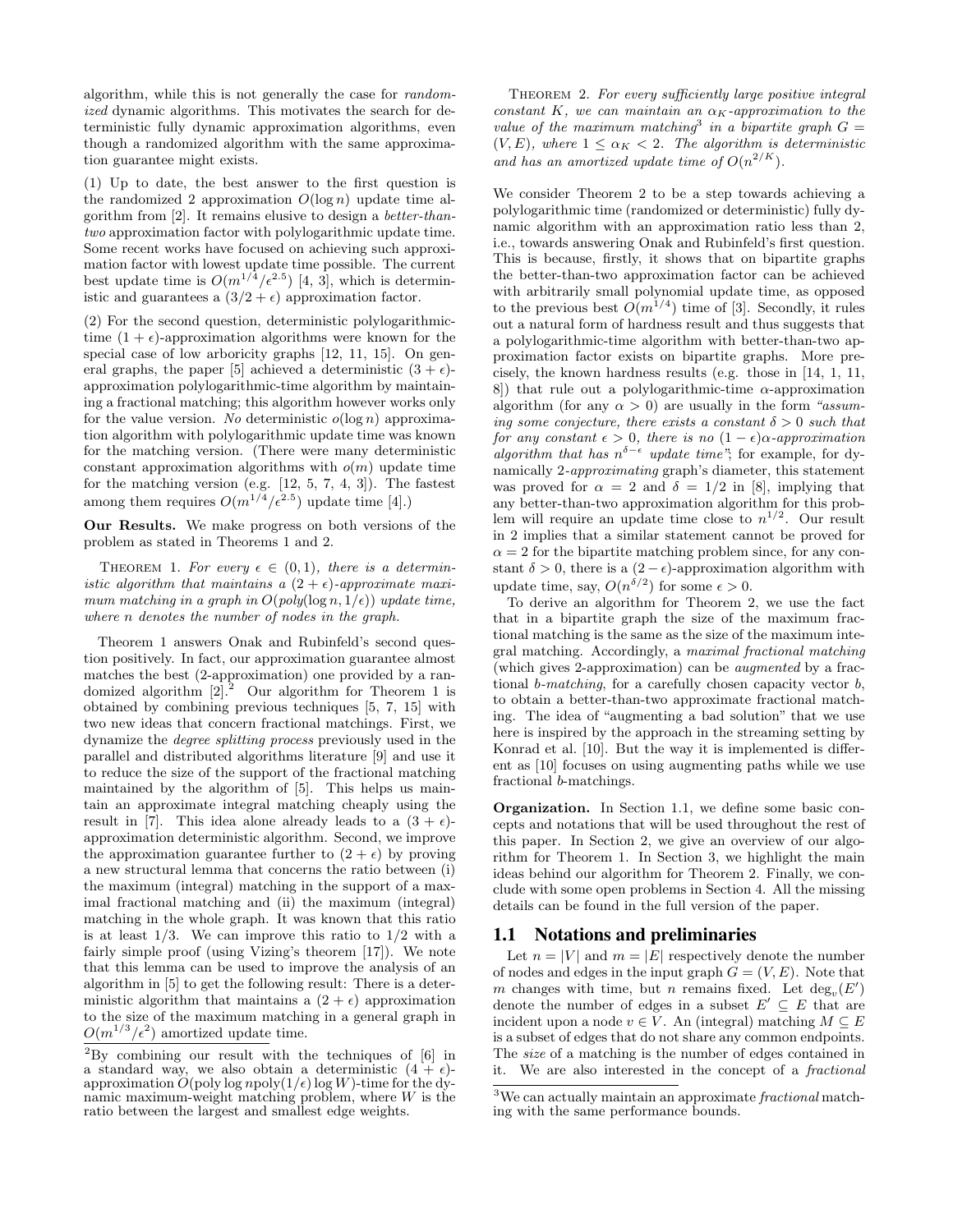matching. Towards this end, we first define the notion of a fractional assignment. A fractional assignment w assigns a weight  $w(e) \geq 0$  to every edge  $e \in E$ . We let  $W_v(w) =$ a weight  $w(e) \ge 0$  to every edge  $e \in E$ . We let  $W_v(w) = \sum_{(u,v) \in E} w(u,v)$  denote the total weight received by a node  $v \in V$  under w from its incident edges. Further, the support of w is defined to be the subset of edges  $e \in E$  with  $w(e)$ 0. Given two fractional assignments  $w, w'$ , we define their addition  $(w + w')$  to be a new fractional assignment that assigns a weight  $(w + w')(e) = w(e) + w'(e)$  to every edge  $e \in E$ . We say that a fractional assignment w forms a fractional matching iff we have  $W_v(w) \leq 1$  for all nodes  $v \in V$ . Given any subset of edges  $E' \subseteq E$ , we define  $w(E') =$  $\sum_{e \in E'} w(e)$ . We define the size of a fractional matching w to be  $w(E)$ . Given any subset of edges  $E' \subseteq E$ , we let  $\mathrm{Opt}_f(E')$  (resp.  $\mathrm{Opt}(E')$ ) denote the maximum possible size of a fractional matching with support  $E'$  (resp. the maximum possible size of an integral matching  $M' \subseteq E'$ . Theorem 3 follows from the half-integrality of the matching polytope in general graphs and its total unimodularity in bipartite graphs.

THEOREM 3. Consider any subset of edges  $E' \subseteq E$  in the graph  $G = (V, E)$ . We have:  $Opt(E') \leq Opt_E(E') \leq$  $(3/2) \cdot Opt(E')$ . Further, if the graph G is bipartite, then we have:  $Opt_f(E') = Opt(E').$ 

Next, we recall that Gupta and Peng [7] gave a dynamic algorithm that maintains a  $(1 + \epsilon)$ -approximate maximum matching in  $O(\sqrt{m}/\epsilon^2)$  update time. A simple modification of their algorithm gives the following result.

THEOREM 4.  $[7]$  If the maximum degree in a dynamic graph never exceeds some threshold d, then we can maintain a  $(1 + \epsilon)$ -approximate maximum matching in  $O(d/\epsilon^2)$ update time.

Finally, we say that a fractional matching w is  $\alpha$ -maximal, for  $\alpha \geq 1$ , iff  $W_u(w) + W_v(w) \geq 1/\alpha$  for every edge  $(u, v) \in$ E. Using LP-duality and complementary slackness conditions, one can show the following result.

LEMMA 1. We have  $Opt_f(E) \leq 2\alpha \cdot w(E)$  for every  $\alpha$ maximal fractional matching w in a graph  $G = (V, E)$ .

## 2. GENERAL GRAPHS

We give a dynamic algorithm for maintaining an approximate maximum matching in a general graph. We consider the following dynamic setting. Initially, the input graph is empty. Subsequently, at each time-step, either an edge is inserted into the graph, or an already existing edge is deleted from the graph. The node-set of the graph, however, remains unchanged. Our main result in this section is stated in Theorem 1. Throughout this section, we will use the notations and concepts introduced in Section 1.1.

#### 2.1 Maintaining a large fractional matching

Our algorithm for Theorem 1 builds upon an existing dynamic data structure that maintains a large fractional matching. This data structure was developed in [5], and can be described as follows. Fix a small constant  $\epsilon > 0$ . Define  $L = \lceil \log_{(1+\epsilon)} n \rceil$ , and partition the node-set V into  $L+1$  subsets  $V_0, \ldots, V_L$ . We say that the nodes belonging to the subset  $V_i$  are in "level i". We denote the level of a node v by  $\ell(v)$ , i.e.,  $v \in V_i$  iff  $\ell(v) = i$ . We next define the "level of an edge"  $(u, v)$  to be  $\ell(u, v) = \max(\ell(u), \ell(v))$ . In other words, the level of an edge is the maximum level of its endpoints. We let  $E_i = \{e \in E : \ell(e) = i\}$  denote the set of edges at level i, and define the subgraph  $G_i = (V, E_i)$ . Thus, note that the edge-set  $E$  is partitioned by the subsets  $E_0, \ldots, E_L$ . For each level  $i \in \{0, \ldots, L\}$ , we now define a fractional assignment  $w_i$  with support  $E_i$ . The fractional assignment  $w_i$  is uniform, in the sense that it assigns the same weight  $w_i(e) = 1/d_i$ , where  $d_i = (1 + \epsilon)^i$ , to every edge  $e \in E_i$  in its support. In contrast,  $w_i(e) = 0$  for every edge  $e \in E \setminus E_i$ . Throughout the rest of this section, we refer to this structure as a "hierarchical partition".

THEOREM 5.  $[5]$  We can maintain a hierarchical partition dynamically in  $O(\log n/\epsilon^2)$  update time. The algorithm ensures that the fractional assignment  $w = \sum_{i=0}^{L} w_i$  is a  $(1+\epsilon)^2$ -maximal matching in  $G = (V, E)$ . Furthermore, the algorithm ensures that  $1/(1+\epsilon)^2 \leq W_v(w) \leq 1$  for all nodes  $v \in V$  at levels  $\ell(v) > 0$ .

COROLLARY 1. The fractional matching  $w$  in Theorem 5 is a 2 $(1+\epsilon)^2$ -approximation to  $Opt_f(E)$ .

PROOF. Follows from Lemma 1 and Theorem 5.  $\Box$ 

Corollary 2. Consider the hierarchical partition in Theorem 5. There, we have  $deg_v(E_i) \leq d_i$  for all nodes  $v \in V$ and levels  $0 \leq i \leq L$ .

 $\sum_{(u,v)\in E_i} w_i(u,v) = (1/d_i) \cdot \deg_v(E_i).$ PROOF. The corollary holds since  $1 \geq W_v(w) \geq W_v(w_i) =$ 

Accordingly, throughout the rest of this section, we refer to  $d_i$  as being the *degree threshold* for level i.

#### 2.2 An overview of our approach

We will now explain the main ideas that are needed to prove Theorem 1. Due to space constraints, we will focus on getting a constant approximation in  $O(poly log n)$  update time. See the full version of the paper for the complete proof of Theorem 1. First, we maintain a hierarchical partition as per Theorem 5. This gives us a  $2(1+\epsilon)^2$ -approximate maximum fractional matching (see Corollary 1). Next, we give a dynamic data structure that deterministically rounds this fractional matching into an integral matching without losing too much in the approximation ratio. The main challenge is to ensure that the data structure has  $O(poly log n)$  update time, for otherwise one could simply use any deterministic rounding algorithm that works well in the static setting.

### *2.2.1 An ideal skeleton*

Our dynamic rounding procedure, when applied on top of the data structure used for Theorem 5, will output a lowdegree subgraph that approximately preserves the size of the maximum matching. We will then extract a large integral matching from this subgraph using Theorem 4. To be more specific, recall that  $w$  is the fractional matching maintained in Theorem 5. We will maintain a subset of edges  $E' \subseteq E$ in  $O(\text{poly}\log n)$  update time that satisfies two properties.

There is a fractional matching  $w'$  with support  $E'$ such that  $w(E) \leq c \cdot w'(E')$  for some constant  $c \geq 1$ . (1)

$$
\deg_v(E') = O(\text{poly}\log n) \text{ for all nodes } v \in V. \tag{2}
$$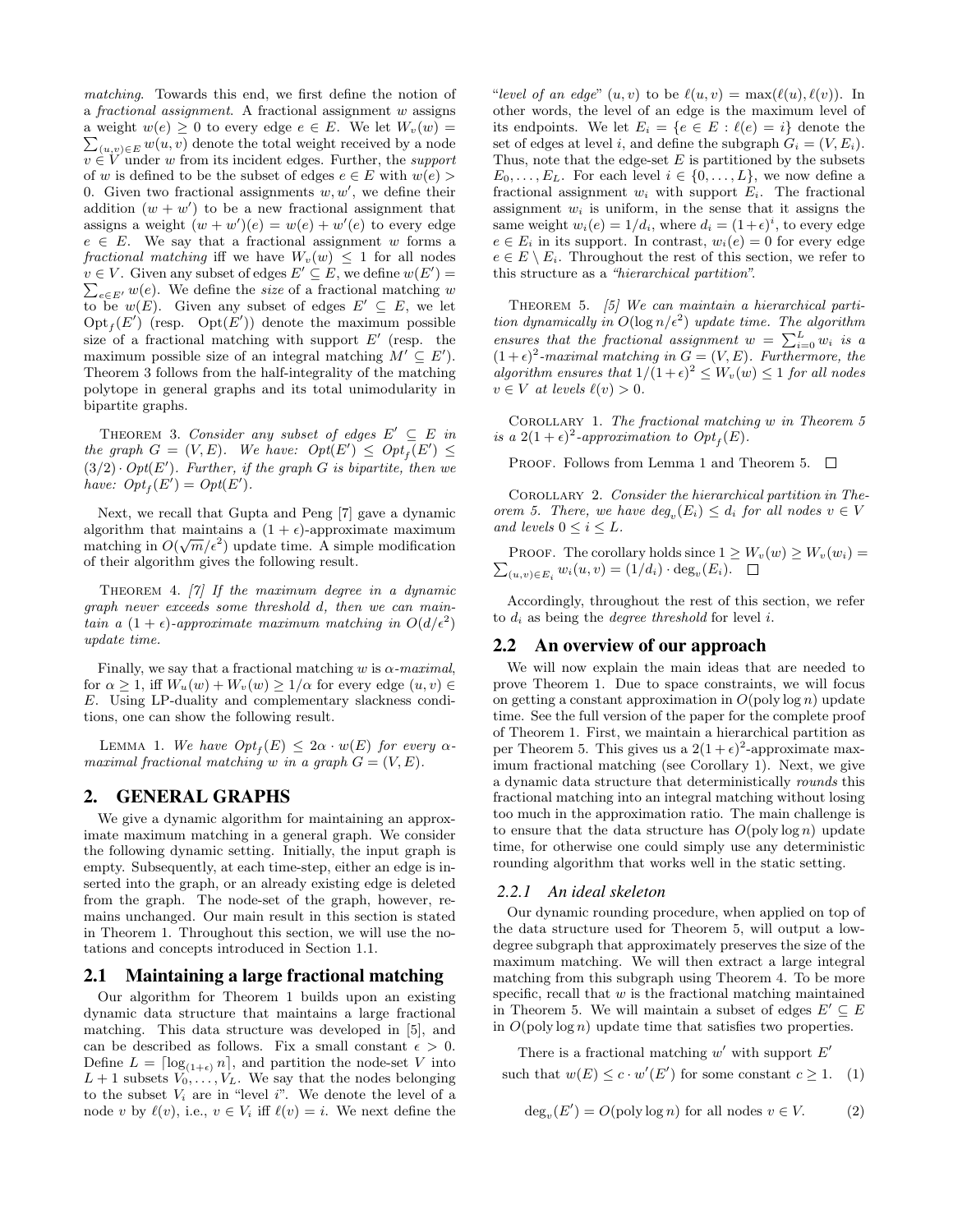Equation 1, along with Corollary 1 and Theorem 3, guarantees that the subgraph  $G' = (V, E')$  preserves the size of the maximum matching in  $G = (V, E)$  within a constant factor. Equation 2, along with Theorem 4, guarantees that we can maintain a matching  $M' \subseteq E'$  in  $O(\text{poly}\log n/\epsilon^2)$  update time such that  $Opt(E') \leq (1+\epsilon) \cdot |M'|$ . Setting  $\epsilon$  to be some small constant (say,  $1/3$ ), these two observations together imply that we can maintain a  $O(1)$ -approximate maximum matching  $M' \subseteq E$  in  $O(\text{poly} \log n)$  update time.

To carry out this scheme, we note that in the hierarchical partition the degree thresholds  $d_i = (1 + \epsilon)^i$  get smaller and smaller as we get into lower levels (see Corollary 2). Thus, if most of the value of  $w(E)$  is coming from the lower levels (where the maximum degree is already small), then we can easily satisfy equations 1, 2. Specifically, we fix a level  $0 \leq L' \leq L$  with degree threshold  $d_{L'} = (1 + \epsilon)^{L'} =$  $\Theta(\text{poly}\log n)$ , and define the edge-set  $Y = \bigcup_{j=0}^{L'} E_j$ . We also define  $w^+ = \sum_{i>L'} w_i$  and  $w^- = \sum_{i \leq L'} w_i$ . Note that  $w(E) = w^+(E) + w^-(E)$ . Now, consider two possible cases.

Case 1.  $w^{-}(E) \geq (1/2) \cdot w(E)$ . In other words, most of the value of  $w(E)$  is coming from the levels  $[0, L']$ . By Corollary 2, we have  $deg_v(Y) \leq \sum_{j=0}^{L'} d_j \leq (L'+1) \cdot d_{L'} =$  $\Theta(\text{poly}\log n)$  for all nodes  $v \in V$ . Thus, we can simply set  $w' = w^+$  and  $E' = Y$  to satisfy equations 1, 2.

Case 2.  $w^+(E) > (1/2) \cdot w(E)$ . In other words, most of the value of  $w(E)$  is coming from the levels  $[L'+1, L]$ . To deal with this case, we introduce the concept of an *ideal skeleton*. See Definition 1. Basically, this is a subset of edges  $X_i \subseteq E_i$ that scales down the degree of every node by a factor of  $d_i/d_{L'}$ . We will later show how to maintain a structure akin to an ideal skeleton in a dynamic setting. Once this is done, we can easily construct a new fractional assignment  $\hat{w}_i$  that scales up the weights of the surviving edges in  $X_i$  by the same factor  $d_i/d_{L'}$ . Since  $w_i(e) = 1/d_i$  for all edges  $e \in E_i$ , we set  $\hat{w}_i(e) = 1/d_{L'}$  for all edges  $e \in X_i$ . To ensure that  $X_i$  is the support of the fractional assignment  $\hat{w}_i$ , we set  $\hat{w}_i(e) = 0$  for all edges  $e \in E \setminus X_i$ . Let  $X = \bigcup_{i > L'} X_i$  and  $\hat{w} = \sum_{i>L'} \hat{w}_i$ . It is easy to check that this transformation preserves the weight received by a node under the fractional assignment  $w^+$ , that is, we have  $W_v(\hat{w}) = W_v(w^+)$  for all nodes  $v \in V$ . Accordingly, Lemma 2 implies that if we set  $w' = \hat{w}$  and  $E' = X$ , then equations 1, 2 are satisfied.

Definition 1. Consider any level  $i > L'$ . An ideal skeleton at level *i* is a subset of edges  $X_i \subseteq E_i$  such that  $\deg(v, X_i) =$  $(d_{L'}/d_i) \cdot \deg(v, E_i)$  for all nodes  $v \in V$ . Define a fractional assignment  $\hat{w}_i$  on support  $X_i$  by setting  $\hat{w}_i(e) = 1/d_{L'}$  for all  $e \in X_i$ . For every other edge  $e \in E \setminus X_i$ , set  $\hat{w}_i(e) = 0$ . Finally, define the edge-set  $X = \bigcup_{i \geq L'} X_i$  and the fractional assignment  $\hat{w} = \sum_{j>L'} \hat{w}_j$ .

LEMMA 2. We have:  $deg_v(X) = O(poly log n)$  for all nodes  $v \in V$ , and  $\hat{w}(E) = w^+(E)$ . The edge-set X and the fractional assignment  $\hat{w}$  are defined as per Definition 1.

PROOF. Fix any node  $v \in V$ . Corollary 2, Definition 1 imply that:  $\deg_v(X) = \sum_{j>L'} \deg_v(X_j) = \sum_{j>L'} (d_{L'}/d_j) \times$  $deg_v(E_j) \leq \sum_{j>L'} (d_{L'}/d_j) d_j = (L - L') d_{L'} = O(\text{poly} \log n).$ 

To prove the second part, consider any level  $i > L'$ . Definition 1 implies that  $W_v(\hat{w}_i) = (1/d_{L'}) \cdot \deg_v(X_i) = (1/d_i) \cdot$  $\deg_v(E_i) = W_v(w_i)$ . Accordingly, we infer that:  $W_v(\hat{w}) =$   $\sum_{i>L'} W_v(\hat{w}_i) = \sum_{i>L'} W_v(w_i) = W_v(w^+)$ . Summing over all the nodes, we get:  $\sum_{v \in V} W_v(\hat{w}) = \sum_{v \in V} W_v(w^+)$ . It follows that  $\hat{w}(E) = w^+(E)$ .

#### *2.2.2 A degree-splitting procedure*

It remains to show to how to maintain an ideal skeleton. To gain some intuition, let us first consider the problem in a static setting. Fix any level  $i > L'$ , and let  $\lambda_i =$  $d_i/d_{L'}$ . An ideal skeleton at level i is simply a subset of edges  $X_i \subseteq E_i$  that scales down the degree of every node (w.r.t.  $E_i$ ) by a factor  $\lambda_i$ . Can we compute such a subset  $X_i$  in  $O(|E_i| \cdot \text{poly}\log n)$  time? Unless we manage to solve this problem in the static setting, we cannot expect to get a dynamic data structure for the same problem with  $O(poly log n)$  update time. The SPLIT $(E_i)$  subroutine described below answers this question in the affirmative, albeit for  $\lambda_i = 2$ . Specifically, in linear time the subroutine outputs a subset of edges where the degree of each node is halved. If  $\lambda_i > 2$ , then to get an ideal skeleton we need to repeatedly invoke this subroutine  $\log_2 \lambda_i$  times: each invocation of the subroutine reduces the degree of each node by a factor of two, and hence in the final output the degree of each node is reduced by a factor of  $\lambda_i$ .<sup>4</sup> This leads to a total runtime of  $O(|E_i| \cdot \log_2 \lambda_i) = O(|E_i| \cdot \log n)$  since  $\lambda_i = d_i/d_{L'} \leq d_i \leq n$ .

The SPLIT( $\mathcal{E}$ ) subroutine, where  $\mathcal{E} \subseteq E$ . To highlight the main idea, we assume that (1)  $deg_v(\mathcal{E})$  is even for every node  $v \in V$ , and (2) there are an even number of edges in  $\mathcal{E}$ . Hence, there exists an Euler tour on  $\mathcal E$  that visits each edge exactly once. We construct such an Euler tour in  $O(|\mathcal{E}|)$ time and then collect alternating edges of this Euler tour in a set H. It follows that (1)  $H \subseteq \mathcal{E}$  with  $|H| = |\mathcal{E}|/2$ , and (2)  $\deg_v(|\mathcal{H}|) = (1/2) \cdot \deg_v(|\mathcal{E}|)$  for every node  $v \in V$ . The subroutine returns the set of edges  $H$ . In other words, the subroutine runs in  $O(|\mathcal{E}|)$  time, and returns a subgraph that halves the degree of every node.

#### 2.3 From ideal to approximate skeleton

We now shift our attention to maintaining an ideal skeleton in a dynamic setting. Specifically, we focus on the following problem: We are given an input graph  $G_i = (V, E_i)$ , with  $|V| = n$ , that is undergoing a sequence of edge insertions/deletions. The set  $E_i$  corresponds to the level i edges in the hierarchical partition (see Section 2.1). We always have  $\deg_v(E_i) \leq d_i$  for all nodes  $v \in V$  (see Corollary 2). There is a parameter  $1 \leq \lambda_i = d_i/d_{L'} \leq n$ . In  $O(\text{poly}\log n)$ update time, we want to maintain a subset of edges  $X_i \subseteq E_i$ such that  $\deg_v(X_i) = (1/\lambda_i) \cdot \deg_v(E_i)$  for all nodes  $v \in V$ . The basic building block of our dynamic algorithm will be the (static) subroutine SPLIT $(\mathcal{E})$  from Section 2.2.2.

Unfortunately, we will not be able to achieve our initial goal, which was to reduce the degree of every node by exactly the factor  $\lambda_i$  in a dynamic setting. For one thing, there might be some nodes v with  $\deg_v(E_i) < \lambda_i$ . It is clearly not possible to reduce their degrees by a factor of  $\lambda_i$  (otherwise their new degrees will be between zero and one). Further, we will need to introduce some slack in our data structures if we want to ensure polylogarithmic update time.

We now describe the structures that will be actually maintained by our dynamic algorithm. We maintain a partition

<sup>&</sup>lt;sup>4</sup>To highlight the main idea, we assume that  $\lambda_i$  is a power of 2.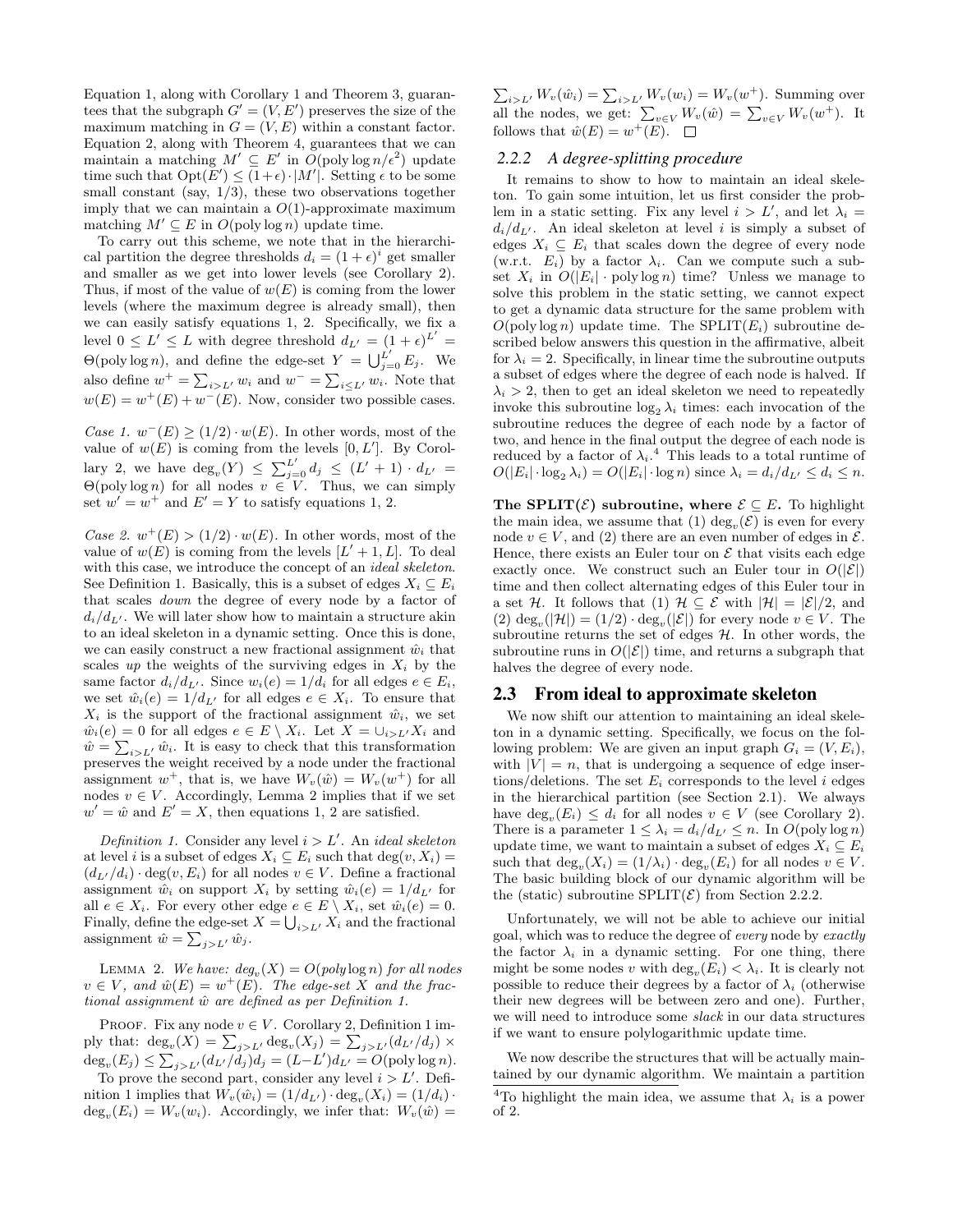of the node-set V into two subsets:  $B_i \subseteq V$  and  $T_i = V \setminus B$ . The nodes in  $B_i$  (resp.  $T_i$ ) are called "big" (resp. "tiny"). We also maintain a subset of nodes  $S_i \subseteq V$  that are called "spurious". Finally, we maintain a subset of edges  $X_i \subseteq E_i$ . Fix two parameters  $\epsilon, \delta \in (0, 1)$ . For technical reasons that will become clear later on, we require that:

$$
\epsilon = 1/100, \text{ and } \delta = \epsilon^2 / L \tag{3}
$$

We ensure that the following properties are satisfied.

$$
\deg_v(E_i) \ge \epsilon d_i / L \text{ for all nodes } v \in B_i \setminus S_i. \tag{4}
$$

- $\deg_v(E_i) \leq 2\epsilon d_i/L$  for all nodes  $v \in T_i \setminus S_i.$  (5)
	- $|S_i| \leq \delta \cdot |B_i|$  (6)

$$
\frac{(1-\epsilon)}{\lambda_i} \cdot \deg_v(E_i) \le \deg_v(X_i) \le \frac{(1+\epsilon)}{\lambda_i} \cdot \deg_v(E_i)
$$
  
for all nodes  $v \in B_i \setminus S_i$ . (7)

$$
\deg_v(X_i) \le (1/\lambda_i) \cdot (2\epsilon d_i/L) \text{ for all nodes } v \in T_i \setminus S_i. \quad (8)
$$

 $deg_v(X_i) \leq (1/\lambda_i) \cdot d_i$  for all nodes  $v \in S_i$ . (9)

Equation 4 implies that all the non-spurious big nodes have large degrees in  $G_i = (V, E_i)$ . On a similar note, equation 5 implies that all the non-spurious tiny nodes have small degrees in  $G_i$ . Next, by equation 6, the number of spurious nodes is negligibly small in comparison with the number of big nodes. By equation 7, the degrees of the non-spurious big nodes are scaled by a factor that is very close to  $\lambda_i$ . Thus, the non-spurious big nodes satisfy an approximate version of the degree-splitting property required by Definition 1.

Moving on, by equation 8, the degrees of the non-spurious tiny nodes in  $X_i$  are at most  $(1/\lambda_i) \cdot (2\epsilon d_i/L) = 2\epsilon d_{L'}/L$ . Since each edge in  $X_i$  receives weight  $1/d_{L'}$  under the assignment  $\hat{w}_i$  (see Definition 1), we infer that  $W_v(\hat{w}_i)$  =  $(1/d_{L'}) \cdot \deg_v(X_i) \leq 2\epsilon/L$  for all nodes  $v \in T_i \setminus S_i$ . Since there are at most  $(L - L')$  relevant levels in a hierarchical partition, we infer that:

$$
\sum_{i>L':v\in T_i\setminus S_i} W_v(\hat{w}_i) \le L \cdot (2\epsilon/L) = 2\epsilon \tag{10}
$$

Since for a non-spurious tiny node  $v \in T_i \setminus S_i$  we have  $deg_v(E_i) \leq 2\epsilon d_i/L$  (see equation 5) and  $W_v(w_i) = (1/d_i) \cdot$  $deg_v(E_i) \leq 2\epsilon/L$ , an exactly similar argument gives us:

$$
\sum_{i>L':v\in T_i\setminus S_i} W_v(w_i) \le L \cdot (2\epsilon/L) = 2\epsilon \tag{11}
$$

Equations 10, 11 have the following implication: The levels where  $v$  is a non-spurious tiny node contribute a negligible amount towards the weights  $W_v(w^+)$  and  $W_v(\hat{w})$  (see Section 2.2.1). Hence, although we are no longer guaranteed that the degrees of these nodes will be scaled down exactly by the factor  $\lambda_i$ , this should not cause too much of a problem – the sizes of the fractional assignments  $w^+(E)$  and  $\hat{w}(E)$ should still be close to each other as in Section 2.2.1.

Finally, Corollary 2 states that the degree of a node in  $E_i$ is at most  $d_i$ . Hence, according to the definition of an ideal skeleton (see Definition 1), the degree of a node in  $X_i$  ought not to exceed  $(1/\lambda_i)\cdot d_i = d_{L'}$ . Equation 9 ensures that the spurious nodes satisfy this property.

If the set of edges  $X_i$  satisfies the conditions described above, then we say that we have an approximate-skeleton at our disposal. This is formally stated as follows.

Definition 2. Fix any level  $i > L'$ , and suppose that there is a partition of the node-set V into two subsets  $B_i \subseteq V$  and  $T_i = V \ B_i$ . Further, consider another subset of nodes  $S_i \subseteq$ V and a subset of edges  $X_i \subseteq E_i$ . The tuple  $(B_i, T_i, S_i, X_i)$ is an *approximate-skeleton* iff it satisfies equations  $(4) - (9)$ .

One may object at this point that we have deviated from the concept of an ideal skeleton (see Definition 1) so much that it will impact the approximation ratio of our final algorithm. To address this concern, we now state the following theorem whose proof appears in Section 2.5.

THEOREM 6. For each level  $i > L'$ , consider an approximate skeleton as per Definition 2. Let  $X = \bigcup_{i>L} X_i$  denote the set of edges from these approximate-skeletons. Let  $Y = \bigcup_{i \leq L'} E_i$  denote the set of edges from the remaining levels in the hierarchical partition. Then we have:

- 1. There is a fractional matching w' on support  $X \cup Y$ such that  $w(E) \leq O(1) \cdot w'(X \cup Y)$ . Here, w is the fractional matching given by Theorem 5.
- 2.  $deg_v(X \cup Y) = O(poly \log n)$  for all  $v \in V$ .

In other words, the set of edges  $X\cup Y$  satisfies equations 1, 2.

As per the discussion immediately after equations 1, 2, we infer the following guarantee.

COROLLARY 3. Suppose that for each level  $i > L'$  there is a dynamic algorithm that maintains an approximate-skeleton in  $O(poly \log n)$  update time. Then we can also maintain a  $O(1)$ -approximate maximum matching in the input graph  $G$ in  $O(poly \log n)$  update time.

It remains to show how to maintain an approximate skeleton efficiently in a dynamic setting. Accordingly, we state the following theorem whose proof appears in Section 2.4.

THEOREM 7. Consider any level  $i > L'$ . In  $O(poly \log n)$ update time, we can maintain an approximate-skeleton at level i as per Definition 2.

Corollary 3 and Theorem 7 imply that we can maintain a  $O(1)$ -approximate maximum matching in a dynamic graph in  $O(poly log n)$  update time.

## 2.4 Maintaing an approximate skeleton: Proof of Theorem 7

Fix a level  $i > L'$ . We will show how to efficiently maintain an approximate skeleton at level  $i$  under the assumption that  $\lambda_i = 2$ . In the full version of the paper, if  $\lambda_i >$ 2, then we iteratively apply the algorithm presented here  $O(\log_2 \lambda_i) = O(\log_2(d_i/d_{L'})) = O(\log n)$  times, and each iteration reduces the degrees of the nodes by a factor of two. Hence, after the final iteration, we get a subgraph that is an approximate skeleton as per Definition 2.

We maintain the set of edges  $E_{B_i} = \{(u, v) \in E_i : \{u, v\} \cap$  $B_i \neq \emptyset$  that are incident upon the big nodes. Further, we associate a "status bit" with each node  $v \in V$ , denoted by STATUS $[v] \in \{0, 1\}$ . We ensure that they satisfy two conditions: (1) If  $\text{STATus}[v] = 1$ , then  $\text{deg}_v(E_i) \ge \epsilon d_i/L$  (which is the threshold for non-spurious big nodes in equation 4). (2) If STATUS[v] = 0, then  $\deg_v(E_i) \leq 2\epsilon d_i/L$  (which is the threshold for non-spurious tiny nodes in equation 5).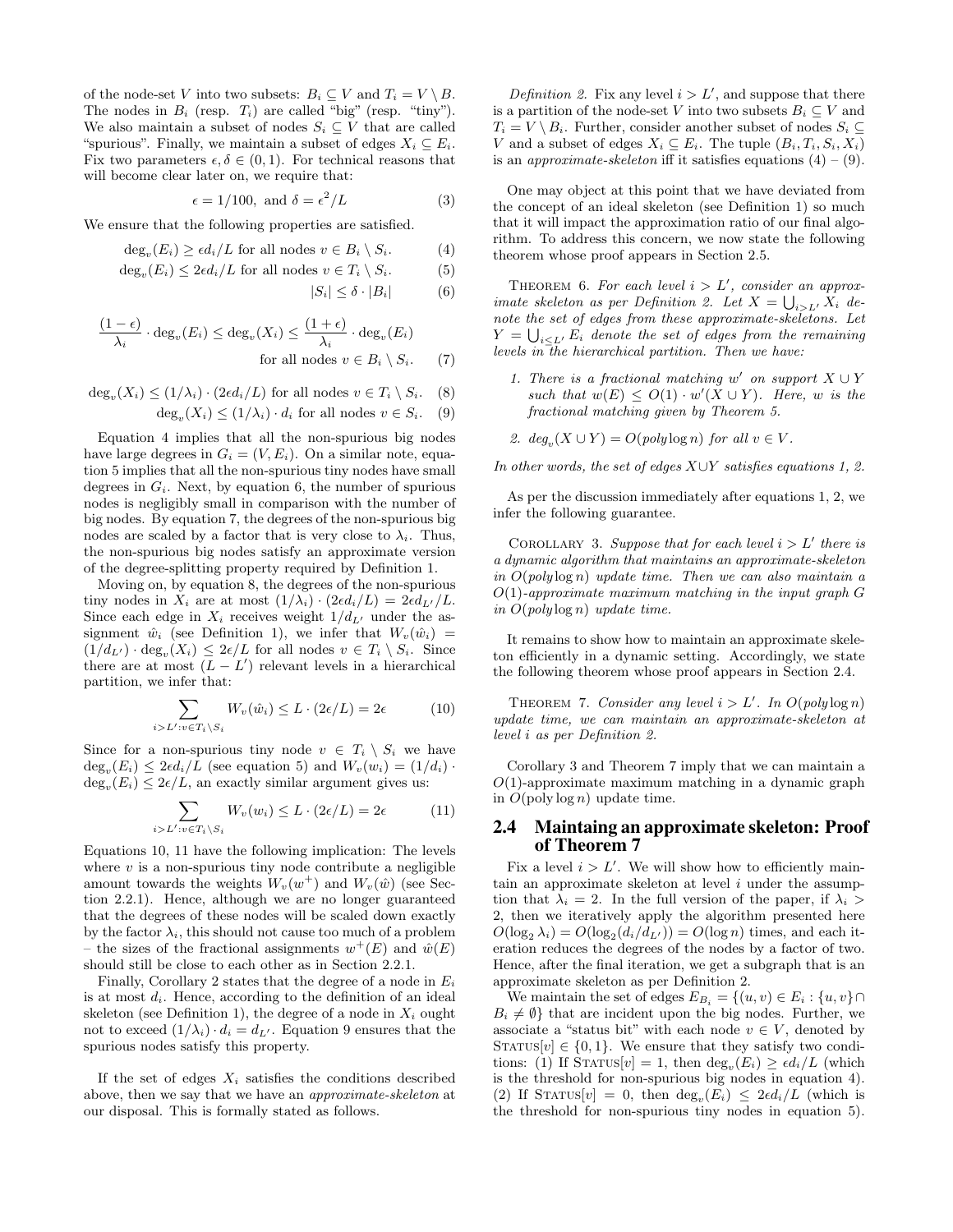Whenever an edge incident upon  $v$  is inserted into (resp. deleted from)  $E_i$ , we update the status bit of v in a lazy manner (i.e., we flip the bit only if one of the two conditions is violated). We define an "epoch" of a node  $v$  to be the time-interval between any two consecutive flips of the bit STATUS[v]. Since there is a gap of  $\epsilon d_i/L$  between the thresholds in equations 4, 5, we infer that:

#### In any epoch of a node v, at least  $\epsilon d_i/L$  edge

insertions/deletions incident upon v takes place in  $E_i$ . (12)

Our dynamic algorithm runs in "phases". In the beginning of a phase, there are no spurious nodes, i.e., we have  $S_i = \emptyset$ . During a phase, we handle the insertion/deletion of an edge in  $E_i$  as follows.

#### *2.4.1 Handling the insertion/deletion of an edge*

Consider the insertion/deletion of an edge  $(u, v)$  in  $E_i$ . To handle this event, we first update the set  $E_i$  and the status bits of u, v. If  $\{u, v\} \cap B_i \neq \emptyset$ , then we also update the edgeset  $E_{B_i}$ . Next, for every endpoint  $x \in \{u, v\} \setminus S_i$ , we check if the node  $x$  violates any of the equations 4, 5, 7. If yes, then we set  $S_i \leftarrow S_i \cup \{x\}$ . Finally, we check if  $|S_i| > \delta \cdot |B_i|$ , and if yes, then we terminate the phase by calling the subroutine TERMINATE-PHASE(.).

#### *2.4.2 The subroutine TERMINATE-PHASE(.)*

We scan through the nodes in  $S_i$ . For each such node  $v \in S_i$ , if STATUS[v] = 1, then we set  $B_i \leftarrow B_i \cup \{v\},$  $T_i \leftarrow T_i \setminus \{v\}$ , and ensure that all the edges  $(u, v) \in E_i$ incident upon v are included in  $E_{B_i}$ . Else if  $S_{TATUS}[v] = 0$ , then we set  $T_i \leftarrow T_i \cup \{v\}, B_i \leftarrow B_i \setminus \{v\}$ , and ensure that all the edges  $(u, v) \in E_i$  incident upon v are excluded from  $E_{B_i}$ . Finally, we set  $S_i \leftarrow \emptyset$  and  $X_i \leftarrow \text{SPLIT}(E_{B_i})$  (see Section 2.2.2). From the next edge insertion/deletion in  $E_i$ , we begin a new phase.

#### *2.4.3 Correctness.*

At the start of a phase, clearly all the properties hold. This fact, along with the observation that an edge is never inserted into  $X_i$  during the middle of a phase, implies that equations 8, 9 hold all the time. Whenever a node violates equations 4, 5, 7, we make it spurious. Finally, whenever equation 6 is violated, we terminate the phase. This ensures that all the properties hold all the time.

#### *2.4.4 Analyzing the amortized update time.*

Handling an edge insertion/deletion in  $E_i$  in the middle of a phase needs  $O(1)$  update time. Just before a phase ends, let b and s respectively denote the number of big and spurious nodes. Since a phase ends only when equation 6 is violated, we have  $s \geq \delta \cdot b$ . In the subroutine TERMINATE-PHASE(.), updating the edge-set  $E_{B_i}$  requires  $O(s \cdot d_i)$  time, since we need to go through all the  $s$  nodes in  $S$ , and for each such node, we need to check all the edges incident upon it (and a node can have at most  $d_i$  edges incident upon it by Corollary 2). At this stage, the set  $B_i$  consists of at most  $(s+b)$  nodes, and so the set  $E_{B_i}$  consists of at most  $(s+b)d_i$ edges. Hence, the call to the subroutine  $\text{SPLIT}(E_{B_i})$  takes  $O((s+b)d_i)$  time. Accordingly, the total time taken to terminate the phase is  $O((s+b)d_i) = O((s+s/\delta)d_i) = O(s d_i/\delta)$ . We thus reach the following conclusion: The total time spent on a given phase is equal to  $O(s d_i/\delta)$ , where s is the number of spurious nodes at the end of the phase. Since  $S_i = \emptyset$  in the beginning of the phase, we can also interpret s as being the number of nodes that becomes spurious during the phase. Let  $C$  denote a counter that is initially set to zero, and is incremented by one each time some node becomes spurious. From the preceding discussion, it follows that the total update time of our algorithm, across all the phases, is at most  $O(Cd_i/\delta)$ . Let t be the total number of edge insertions/deletions in  $E_i$ . We will show that  $C = O(tL/(\epsilon^2 d_i))$ . This will imply an amortized update time of  $O((1/t) \cdot C d_i/\delta) = O(L/\epsilon^2 \delta) = O(\text{poly} \log n)$ . The last equality holds due to equation 3.

Note that during a phase a node  $v$  becomes spurious because of one of two reasons: (1) It violated equations 4 or 5. In this case, the node's status bit is flipped. Hence, by equation 12, between any two such events, at least  $\epsilon d_i/L$  edge insertions/deletions occur incident upon  $v$ . (2) It violates equation 7. In this event, note that in the beginning of the phase we had  $v \in B_i$ ,  $\deg_v(X_i) = (1/2) \cdot \deg_v(E_i) = (1/\lambda_i) \cdot$  $deg_v(E_i)$  and  $deg_v(E_i) \geq \epsilon d_i/L$ . The former guarantee holds since we set  $X_i \leftarrow \text{SPLIT}(E_{B_i})$  at the end of the previous phase, whereas the latter guarantee follows from equation 4. On the other hand, when the node  $v$  violates equation 7, we find that  $\deg_v(X_i)$  differs from  $(1/\lambda_i) \cdot \deg_v(E_i)$ by at least  $(\epsilon/\lambda_i) \cdot \deg_v(E_i) = (\epsilon/2) \cdot \deg_v(E_i)$ . Accordingly, during this time-interval (that starts at the beginning of the phase and ends when equation 7 is violated), at least  $\Omega(\epsilon^2 d_i/L)$  edge insertions/deletions incident upon  $v$  must have taken place in  $E_i$ . To summarize, for each unit increment in C, we must have  $\Omega(\epsilon^2 d_i/L)$  edge insertions/deletions in  $E_i$ . Thus, we have  $C = O(t/(\epsilon^2 d_i/L))$  =  $O(tL/(\epsilon^2 d_i)).$ 

#### 2.5 Approximation guarantee from approximate skeletons: Proof of Theorem 6

We devote this section to the complete proof of Theorem 6. At a high level, the main idea behind the proof remains the same as in Section 2.2.1. We will have to overcome several intricate obstacles, however, because now we are dealing with the relaxed notion of an approximate skeleton as defined in Section 2.3.

We start by focussing on the second part of Theorem 6, which states that the degree of every node in  $X \cup Y$  is at most  $O(poly log n)$ . This is stated and proved in Lemma 3.

LEMMA 3. Consider the subsets of edges  $X \subseteq E$  and  $Y \subseteq E$  as per Theorem 6. Then we have  $deg_v(X \cup Y) =$  $O(poly \log n)$  for every node  $v \in V$ .

PROOF. We first bound the degree of a node  $v \in V$  in X. Towards this end, consider any level  $i > L'$ . By equation 9, we have that  $\deg_v(X_i) \leq (1/\lambda_i) \cdot d_i = d_{L'}$  for all spurious nodes  $v \in S_i$ . By equation 8, we have  $\deg_v(X_i) \leq (1/\lambda_i)$ .  $(2\epsilon d_i/L) = 2\epsilon d_{L'}/L \leq d_{L'}$  for all non-spurious tiny nodes  $v \in T_i \setminus S_i$ . Finally, by equation 7 and Corollary 2, we have that  $\deg_v(X_i) \leq ((1+\epsilon)/\lambda_i) \cdot \deg_v(E_i) \leq (1+\epsilon) \cdot$  $(d_i/\lambda_i) = (1 + \epsilon) \cdot d_{L'}$  for all non-spurious big nodes  $v \in$  $B_i \setminus S_i$ . By Definition 2, a node belongs to exactly one of the three subsets  $-S_i, T_i \backslash S_i$  and  $B_i \backslash S_i$ . Combining all these observations, we get:  $\deg_v(X_i) \leq (1+\epsilon) \cdot d_{L'} = O(\text{poly}\log n)$ for all nodes  $v \in V$ . Now, summing over all  $i > L'$ , we get:  $deg_v(X) = \sum_{i>L'} deg_v(X_i) \leq (L - L') \cdot O(poly log n) =$  $O(poly log n)$  for all the nodes  $v \in V$ .

Next, we bound the degree of a node  $v \in V$  in Y. Note that the degree thresholds in the levels  $[0, L']$  are all at most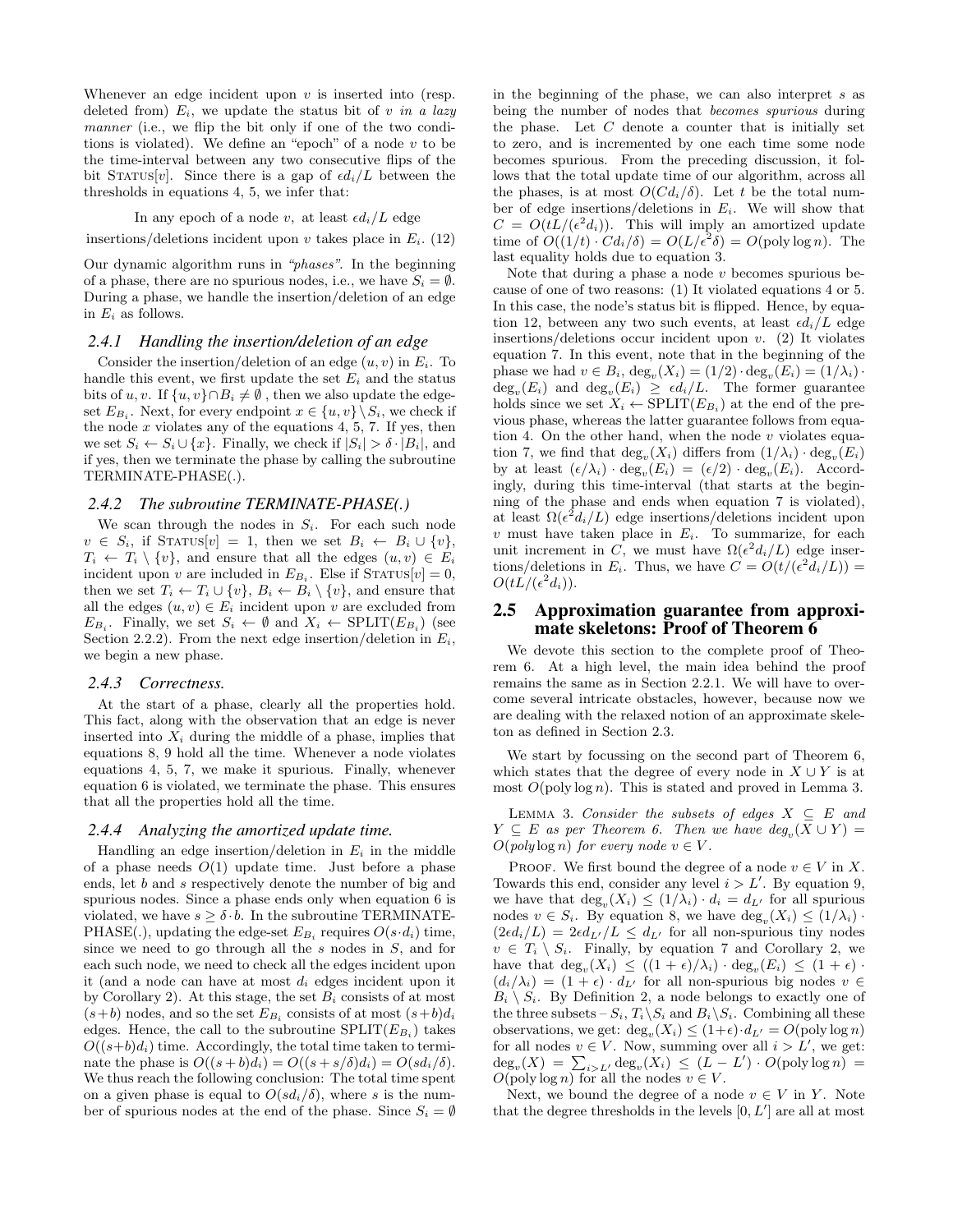$d_{L'}$ . Specifically, for all  $i \leq L'$  and  $v \in V$ , Corollary 2 implies that  $\deg_v(E_i) \leq d_i \leq d_{L'} = O(\text{poly}\log n)$ . Hence, for every node  $v \in V$ , we have  $\deg_v(Y) = \sum_{i \leq L'} \deg_v(E_i) \leq$  $(L'+1) \cdot O(poly \log n) = O(poly \log n).$ 

To summarize, the maximum degree of a node in the edgesets X and Y is  $O(poly log n)$ . Hence, for every node  $v \in V$ , we have:  $\deg_v(X \cup Y) = \deg_v(X) + \deg_v(Y) = O(\text{poly}\log n).$ This concludes the proof of the lemma.  $\Box$ 

We now focus on the first part of Theorem 6, which guarantees the existence of a large fractional matching with support  $X \cup Y$ . This is stated in the lemma below. Note that Lemma 3 and Lemma 4 together imply Theorem 6.

LEMMA 4. Consider the subsets of edges  $X \subseteq E$  and  $Y \subseteq E$ E as per Theorem 6. Then there exists a fractional matching w' on support  $X \cup Y$  such that  $w(E) \leq O(1) \cdot w'(E)$ . Here, w is the fractional matching given by Theorem 5.

We devote the rest of this section to the proof of Lemma 4. As in Section 2.2.1, we start by defining two fractional assignments  $w^+ = \sum_{i>L'} w_i$  and  $w^- = \sum_{i \leq L'} w_i$ . In other words,  $w^+$  captures the fractional weights assigned to the edges in levels  $[L'+1, L]$  by the hierarchical partition, whereas  $w^-$  captures the fractional weights assigned to the edges in the remaining levels  $[0, L']$ . The fractional assignment  $w^+$ has support  $\cup_{i>L'} E_i$ , whereas the fractional assignment  $w^$ has support  $\bigcup_{i\leq L'} E_i = Y$ . We have  $w = w^+ + w^-$  and  $w(E) = w^+(E) + w^-(E)$ . If at least half of the value of  $w(E)$  is coming from the levels  $[0, L']$ , then there is nothing to prove. Specifically, suppose that  $w^-(E) \ge (1/2) \cdot w(E)$ . Then we can set  $w' = w^-$  and obtain  $w(E) \leq 2 \cdot w^-(E) =$  $2 \cdot w^{-1}(Y) = 2 \cdot w'(Y) = 2 \cdot w'(X \cup Y)$ . This concludes the proof of the lemma. Accordingly, from this point onward, we will assume that at least half of the value of  $w(E)$  is coming from the levels  $i > L'$ . Specifically, we have:

$$
w(E) \le 2 \cdot w^+(E) \tag{13}
$$

Given equation 13, we will construct a fractional matching with support  $X$  whose size is within a constant factor of  $w(E)$ <sup>5</sup>. We want to follow the argument applied to ideal skeletons in Section 2.2.1 (see Definition 1). Accordingly, for every level  $i > L'$  we now define a fractional assignment  $\hat{w}_i$  with support  $X_i$ .

$$
\hat{w}_i(e) = 1/d_{L'} \text{ for all edges } e \in X_i
$$
  
= 0 for all edges  $e \in E \setminus X_i$ . (14)

We next define the fractional assignment  $\hat{w}$ .

$$
\hat{w} = \sum_{i>L'} \hat{w}_i \tag{15}
$$

In Section 2.2.1 (see Lemma 2), we observed that  $\hat{w}$  is a fractional matching with support  $X$  whose size is exactly the same as  $w^+(E)$ . This observation, along with equation 13, would have sufficed to conclude the proof of Lemma 4. The intuition was that at every level  $i > L'$ , the degree of a node  $v \in V$  in  $X_i$  is exactly  $(1/\lambda_i)$  times its degree in  $E_i$ . On the other hand, the weight of an edge  $e \in X_i$  under  $\hat{w}_i$  is exactly  $\lambda_i$  times its weight under  $w_i$ . This ensured

that the weight of node remained unchanged as we transitioned from  $w_i$  to  $\hat{w}_i$ , that is,  $W_v(w_i) = W_v(\hat{w}_i)$  for all nodes  $v \in V$ . Unfortunately, this guarantee will no longer hold for approximate-skeletons. It still seems natural, however, to compare the weights a node receives under these two fractional assignments  $w_i$  and  $\hat{w}_i$ . This depends on the status of the node under consideration, depending on whether the node belongs to the set  $B_i \setminus S_i$ ,  $T_i \setminus S_i$  or  $S_i$  (see Definition 2). Towards this end, we derive Claims 1, 2, 3. The first claim states that the weight of a non-spurious big node under  $\hat{w}_i$  is very close to its weight under  $w_i$ . The second claim states that the weight of a non-spurious tiny node under  $\hat{w}_i$  is very small (less than  $2\epsilon/L$ ). The third claim states that the weight of a spurious node under  $\hat{w}_i$  is at most one.

$$
\text{CLAIM 1. For all } i > L' \text{ and } v \in B_i \setminus S_i, \text{ we have:}
$$
\n
$$
(1 - \epsilon) \cdot W_v(w_i) \le W_v(\hat{w}_i) \le (1 + \epsilon) \cdot W_v(w_i).
$$

PROOF. Fix any level  $i > L'$  and any node  $v \in B_i \setminus S_i$ . The claim follows from equation 7 and the facts below:

- (1)  $\lambda_i = d_i/d_{L'}$ .
- (2)  $W_v(\hat{w}_i) = (1/d_{L'}) \cdot \text{deg}_v(X_i)$ . See equation 14.
- (3)  $W_v(w_i) = (1/d_i) \cdot \text{deg}_v(E_i)$ . See Section 2.1.

CLAIM 2. For all levels  $i > L'$  and non-spurious tiny nodes  $v \in T_i \setminus S_i$ , we have  $W_v(\hat{w}_i) \leq 2\epsilon/L$ .

PROOF. Fix any level  $i > L'$  and any node  $v \in T_i \setminus S_i$ . The claim follows from equation 8 and the facts below:

$$
(1) \lambda_i = d_i/d_{L'}.
$$

w

(2)  $W_v(\hat{w}_i) = (1/d_{L'}) \cdot \text{deg}_v(X_i)$ . See equation 14.

CLAIM 3. For all  $i > L'$  and  $v \in S_i$ , we have  $W_v(\hat{w}_i) \leq 1$ .

 $\Box$ 

PROOF. Fix any level  $i > L'$  and any node  $v \in S_i$ . The claim follows from equation 9 and the facts below:

(1)  $\lambda_i = d_i/d_{L'}$ . (2)  $W_v(\hat{w}_i) = (1/d_{L'}) \cdot \text{deg}_v(X_i)$ . See equation 14.

Unfortunately, the fractional assignment  $\hat{w}$  need not necessarily be a fractional matching, the main reason being that at a level  $i > L'$  the new weight  $W_v(\hat{w}_i)$  of a spurious node  $v \in S_i$  can be much larger than its original weight  $W_v(w_i)$ . Specifically, Claim 3 permits that  $W_v(\hat{w}_i) = 1$  for such a node  $v \in S_i$ . If there exists a node  $v \in V$  that belongs to  $S_i$  at every level  $i > L'$ , then we might have  $W_v(\hat{w}) =$  $\sum_{i>L'} W_v(\hat{w}_i) = \sum_{i>L'} 1 = (L - L') >> 1 \ge W_v(w).$ 

To address this concern regarding the weights of the spurious nodes, we switch from  $\hat{w}$  to a new fractional assignment w'', which is defined as follows. For every level  $i > L'$ , we construct a fractional assignment  $w''_i$  that sets to zero the weight of every edge in  $X_i$  that is incident upon a spurious node  $v \in S_i$ . For every other edge e, the weight  $w_i''(e)$ remains the same as  $\hat{w}_i(e)$ . Then we set  $w'' = \sum_{i>L'} w''_i$ .

$$
v_i''(u, v) = \hat{w}_i(u, v) \text{ if } (u, v) \in X_i \text{ and } \{u, v\} \cap S_i = \emptyset
$$
  
= 0 if  $(u, v) \in X_i$  and  $\{u, v\} \cap S_i \neq \emptyset$ .  
= 0 else if  $(u, v) \in E \setminus X_i$  (16)

$$
w'' = \sum_{i>L'} w''_i \tag{17}
$$

<sup>&</sup>lt;sup>5</sup>Recall that  $w$  is the fractional matching given by the hierarchical partition. See Section 2.1.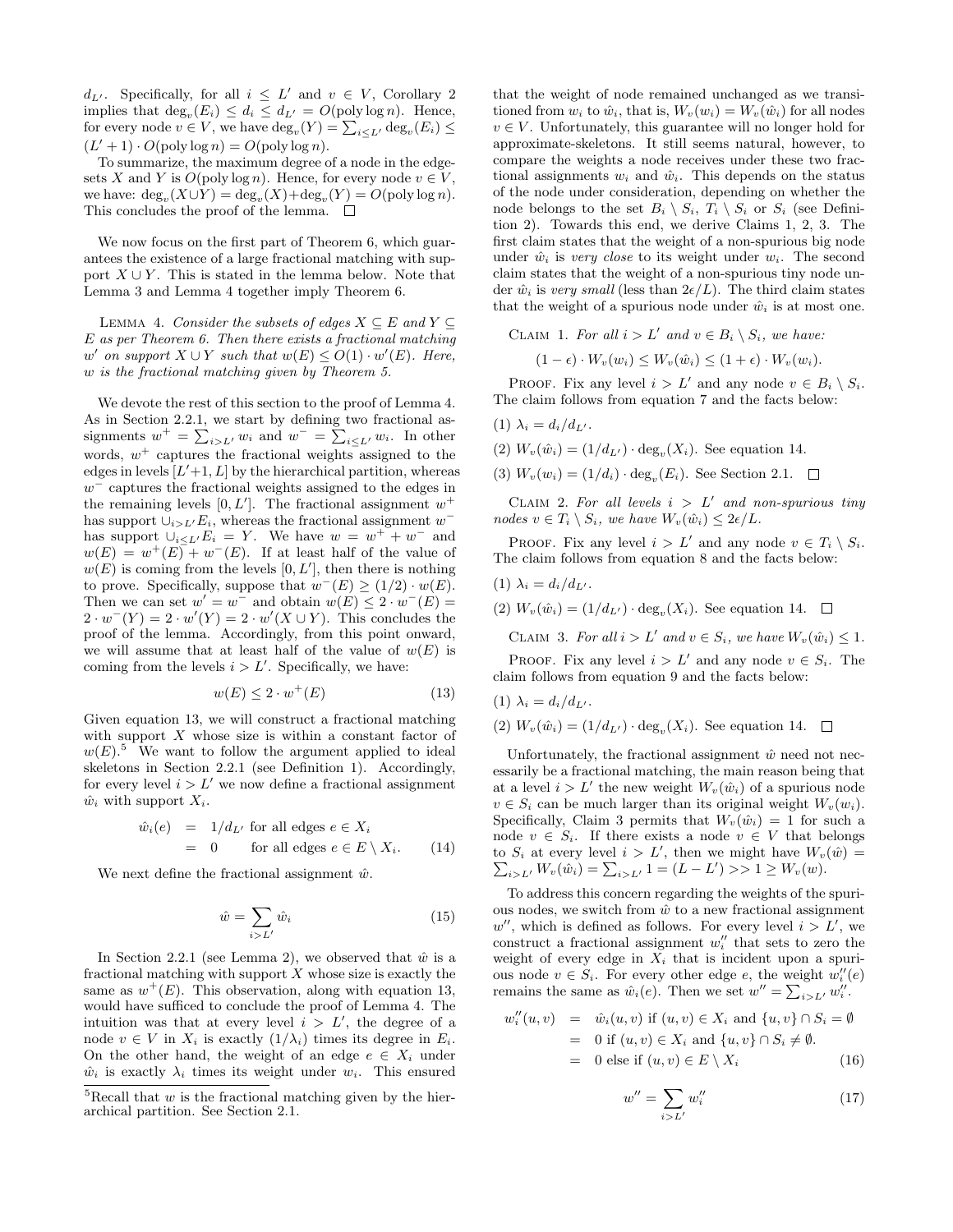The above transformation guarantees that  $W_v(w_i'') = 0$ for every spurious node  $v \in S_i$  at level  $i > L'$ . Thus, the objection raised above regarding the weights of spurious nodes is no longer valid for the fractional assignment  $w''_i$ . We now make three claims on the fractional assignments  $\hat{w}$  and  $w''$ .

Claim 4 bounds the maximum weight of a node under  $w''$ . Its proof appears in Section 2.5.1.

$$
CLAIM 4. We have W_v(w'') \le 1 + 3\epsilon \text{ for all } v \in V.
$$

Claim 5 states that the size of  $w''$  is close to the size of  $\hat{w}$ . Its proof appears in Section 2.5.2.

CLAIM 5. We have  $w''(E) \geq \hat{w}(E) - 4\epsilon \cdot w^+(E)$ .

Claim 6 states that the size of  $\hat{w}$  is within a constant factor of the size of  $w^+$ . Its proof appears in Section 2.5.3.

CLAIM 6. We have  $\hat{w}(E) \ge (1/8) \cdot w^+(E)$ .

COROLLARY 4. We have  $w''(E) \ge (1/8 - 4\epsilon) \cdot w^+(E)$ .

PROOF. Follows from Claims 5 and 6.  $\Box$ 

To complete the proof of Lemma 4, we scale down the weights of the edges in  $w''$  by a factor of  $(1+3\epsilon)$ . Specifically, we define a fractional assignment  $w'$  such that:

$$
w'(e) = \frac{w''(e)}{(1+3\epsilon)} \text{ for all edges } e \in E.
$$

Since  $w''$  has support X, the fractional assignment  $w'$  also has support X, that is,  $w'(e) = 0$  for all edges  $e \in E \setminus X$ . Claim 4 implies that  $W_v(w') = W_v(w'')/(1+3\epsilon) \leq 1$  for all nodes  $v \in V$ . Thus, w' is fractional matching on support X. Since the edge-weights are scaled down by a factor of  $(1+3\epsilon)$ , Corollary 4 implies that:

$$
w'(E) = \frac{w''(E)}{(1+3\epsilon)} \ge \frac{(1/8-4\epsilon)}{(1+3\epsilon)} \cdot w^+(E). \tag{18}
$$

Equations 13 and 18 imply that  $w(E) \leq O(1) \cdot w'(E)$ . This concludes the proof of Lemma 4.

#### *2.5.1 Proof of Claim 4*

Throughout the proof, we fix any given node  $v \in V$ . We will show that  $W_v(w'') \leq 1 + 3\epsilon$ . We start by making a simple observation:

$$
W_v(w_i'') \le W_v(\hat{w}_i) \text{ for all levels } i > L'. \tag{19}
$$

Equation 19 holds since we get the fractional assignment  $w_i''$ from  $\hat{w}_i$  by setting some edge-weights to zero and keeping the remaining edge-weights unchanged (see equation 16).

By Definition 2, at every level  $i > L'$  the node v is part of exactly one of the three subsets  $-T_i \setminus S_i$ ,  $B_i \setminus S_i$  and  $S_i$ . Accordingly, we can classify the levels into three types depending on which of these subsets  $v$  belongs to at that level. Further, recall that  $W_v(w'') = \sum_{i > L'} W_v(w''_i)$ . We will separately bound the contributions from each type of levels towards the node-weight  $W_v(w'')$ .

We first bound the contribution towards  $W_v(w'')$  from all the levels  $i > L'$  where  $v \in T_i \setminus S_i$ .

Claim 7. We have:

$$
\sum_{i>L':v\in T_i\setminus S_i}W_v(w_i'')\leq 2\epsilon.
$$

PROOF. Claim 2 implies that:

$$
\sum_{i>L':v\in T_i\setminus S_i} W_v(\hat{w}_i) \le \sum_{i>L':v\in T_i\setminus S_i} (2\epsilon/L) \le 2\epsilon. \tag{20}
$$

The claim follows from equations 19 and 20.  $\Box$ 

We next bound the contribution towards  $W_v(w'')$  from all the levels  $i > L'$  where  $v \in B_i \setminus S_i$ .

Claim 8. We have:

$$
\sum_{i>L':v\in B_i\setminus S_i} W_v(w_i'') \leq 1+\epsilon.
$$

PROOF. Let LHS =  $\sum_{i>L':v\in B_i\setminus S_i} W_v(w''_i)$ . We have:

LHS 
$$
\leq \sum_{i>L':v \in B_i \setminus S_i} W_v(\hat{w}_i)
$$
 (21)

$$
\leq \sum_{i>L':v\in B_i\backslash S_i} (1+\epsilon) \cdot W_v(w_i) \tag{22}
$$

$$
\leq (1+\epsilon) \cdot \sum_{i=0}^{L} W_v(w_i) = (1+\epsilon) \cdot W_v(w)
$$
  

$$
\leq (1+\epsilon) \tag{23}
$$

Equation 21 holds because of equation 19. Equation 22 follows from Claim 1. Finally, equation 23 holds since  $w$  is a fractional matching (see Section 2.1).  $\Box$ 

Finally, we bound the contribution towards  $W_v(w'')$  from all the levels  $i > L'$  where  $v \in S_i$ .

Claim 9. We have:

$$
\sum_{i>L':v\in S_i} W_v(w_i'')=0.
$$

PROOF. Consider any level  $i > L'$  where  $v \in S_i$ . By equation 16, every edge in  $X_i$  incident upon v has zero weight under  $w_i''$ , and hence  $W_v(w_i'') = 0$ . The claim follows.

Adding up the bounds given by Claims 7, 8 and 9, we get:

$$
W_v(w'') = \sum_{i>L'} W_v(w''_i)
$$
  
= 
$$
\sum_{i>L':v \in T_i \setminus S_i} W_v(w''_i) + \sum_{i>L':v \in B_i \setminus S_i} W_v(w''_i)
$$
  
+ 
$$
\sum_{i>L':v \in S_i} W_v(w''_i)
$$
  

$$
\leq 2\epsilon + (1+\epsilon) + 0 = 1 + 3\epsilon.
$$

This concludes the proof of Claim 4.

#### *2.5.2 Proof of Claim 5*

For any given fractional assignment, the some of the nodeweights is two times the sum of the edge-weights (since each edge has two endpoints). Keeping this in mind, instead of relating the sum of the edge-weights under the fractional assignments  $w''$ ,  $\hat{w}$  and  $w^+$  as stated in Claim 5, we will attempt to relate the sum of the node-weights under  $w''$ ,  $\hat{w}$ and  $w^+$ .

As we switch from the fractional assignment  $\hat{w}_i$  to the fractional assignment  $w''_i$  at some level  $i > L'$ , all we do is to set to zero the weight of any edge incident upon a spurious node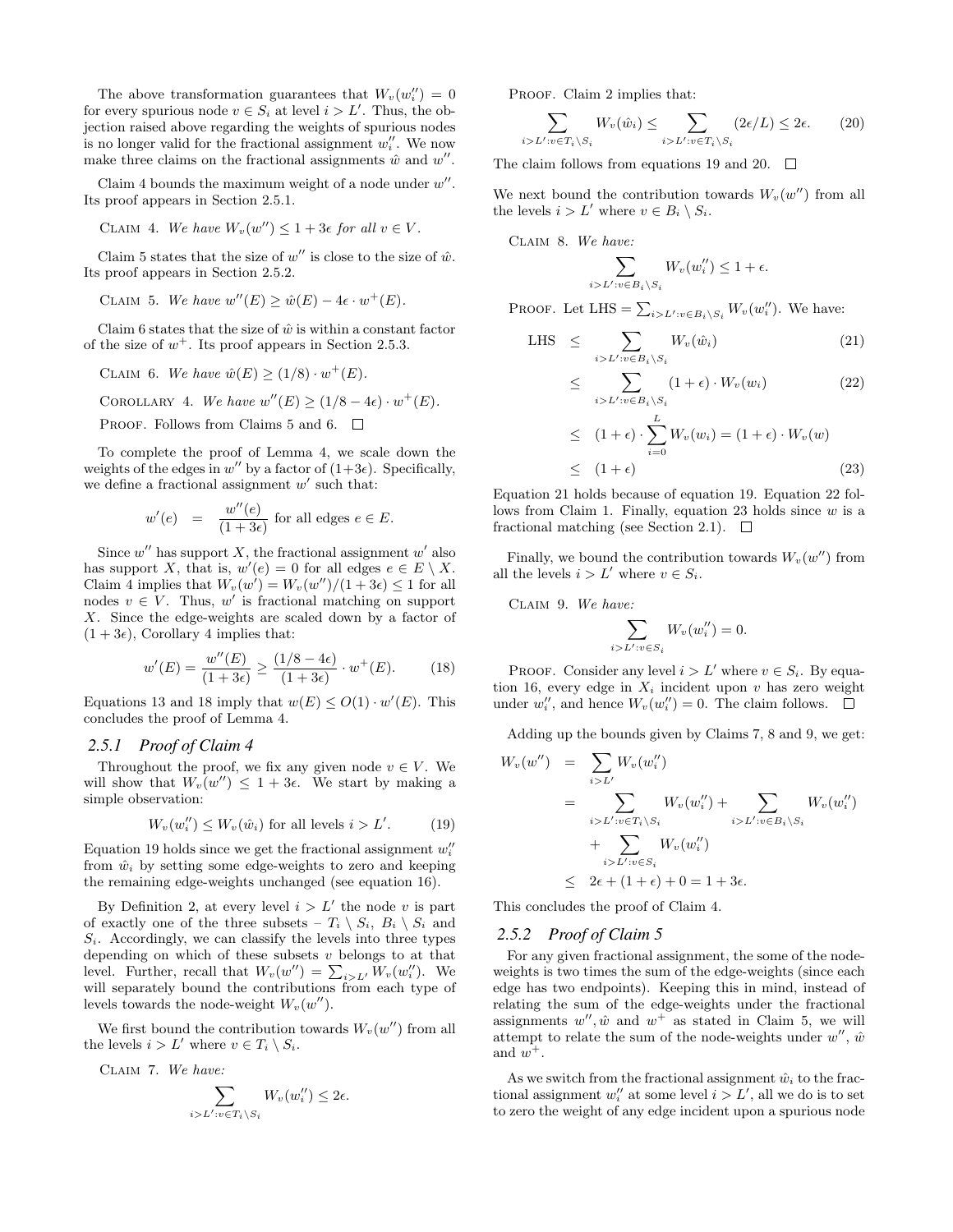in  $S_i$ . Hence, intuitively, the difference between the sum of the node-weights under  $w'' = \sum_{i>L'} w_i''$  and  $\hat{w} = \sum_{i>L'} \hat{w}_i$ should be bounded by the sum of the weights of the spurious nodes across all the levels  $i > L'$ . This is formally stated in the claim below.

CLAIM 10. We have:  
\n
$$
\sum_{v \in V} W_v(w'') \ge \sum_{v \in V} W_v(\hat{w}) - \sum_{i > L'} \sum_{v \in S_i} 2 \cdot W_v(\hat{w}_i).
$$

PROOF. The left hand side (LHS) of the inequality is exactly equal to two times the sum of the edge-weights under  $w''$ . Similarly, the first sum in the right hand side (RHS) is exactly equal to two times the sum of the edge-weights under  $\hat{w}$ . Finally, we can also express the second sum in the RHS as the sum of certain edge-weights under  $\hat{w}$ .

Consider any edge  $(x, y) \in E$ . We will show that the contribution of this edge towards the LHS is at least its contribution towards the RHS, thereby proving the claim.

Case 1.  $(x, y) \notin X_i$  for all  $i > L'$ . Then the edge  $(x, y)$ contributes zero to the left hand side (LHS) and zero to the right hand side (RHS).

Case 2.  $(x, y) \in X_i$  at some level  $i > L'$ , but none of the endpoints of the edge is spurious, that is,  $\{x, y\} \cap S_i =$  $\emptyset$ . In this case, by equation 16, the edge  $(x, y)$  contributes  $2 \cdot w''_i(x, y)$  to the LHS,  $2 \cdot \hat{w}_i(x, y)$  to the first sum in the RHS, and zero to the second sum in the RHS. Further, we have  $w''_i(x, y) = \hat{w}_i(x, y)$ . Hence, the edge makes exactly the same contribution towards the LHS and the RHS.

Case 3.  $(x, y) \in X_i$  at some level  $i > L'$ , and at least one endpoint of the edge is spurious, that is,  $\{x, y\} \cap S_i \neq \emptyset$ . In this case, by equation 16, the edge  $(x, y)$  contributes zero to the LHS,  $2 \cdot \hat{w}(x, y)$  to the first sum in the RHS, and at least  $2 \cdot \hat{w}(x, y)$  to the second sum in the RHS. Hence, the net contribution towards the RHS is at most zero. In other words, the contribution towards the LHS is at least the contribution towards the RHS.  $\Box$ 

At every level  $i > L'$ , we will now bound the sum of the weights of the spurious nodes  $v \in S_i$  under  $\hat{w}$  by the sum of the node-weights under  $w_i$ . We will use the fact that each spurious node gets weight at most one (see Claim 3), which implies that  $\sum_{v \in S_i} W_v(\hat{w}_i) \leq |S_i|$ . By equation 6, we will upper bound the number of spurious nodes by the number of non-spurious big nodes. Finally, by equation 7, we will infer that each non-spurious big node has sufficiently large degree in  $E_i$ , and hence its weight under  $w_i$  is also sufficiently large.

CLAIM 11. For every level  $i > L'$ , we have:

$$
\sum_{v \in S_i} W_v(\hat{w}_i) \leq (2\delta L/\epsilon) \cdot \sum_{v \in V} W_v(w_i).
$$

PROOF. Fix any level  $i > L'$ . Claim 3 states that  $W_v(\hat{w}_i) \leq$ 1 for all nodes  $v \in S_i$ . Hence, we get:

$$
\sum_{v \in S_i} W_v(\hat{w}_i) \le |S_i| \tag{24}
$$

Equation 6 implies that  $|S_i| \leq \delta \cdot |B_i| \leq \delta \cdot (|B_i \setminus S_i| + |S_i|).$ Rearranging the terms, we get:  $|S_i| \leq \frac{\delta}{1-\delta} \cdot |B_i \setminus S_i|$ . Since  $\delta < 1/2$  (see equation 3), we have:

$$
|S_i| \le 2\delta \cdot |B_i \setminus S_i| \tag{25}
$$

From equations 24 and 25, we get:

$$
\sum_{v \in S_i} W_v(\hat{w}_i) \le 2\delta \cdot |B_i \setminus S_i| \tag{26}
$$

Now, equation 4 states that  $deg_v(E_i) \geq (ed_i/L)$  for all nodes  $v \in B_i \setminus S_i$ . Further, in the hierarchical partition we have  $W_v(w_i) = (1/d_i) \cdot \text{deg}_v(E_i)$  for all nodes  $v \in V$  (see Section 2.1). Combining these two observations, we get:  $W_v(w_i) \geq \epsilon/L$  for all nodes  $v \in B_i \setminus S_i$ . Summing over all nodes  $v \in V$ , we get:

$$
\sum_{v \in V} W_v(w_i) \ge \sum_{v \in B_i \setminus S_i} W_v(w_i) \ge (\epsilon/L) \cdot |B_i \setminus S_i| \qquad (27)
$$

The claim follows from equations 26 and 27.  $\Box$ 

Corollary 5. We have:

$$
\sum_{i>L'} \sum_{v \in S_i} W_v(\hat{w}_i) \le (2\delta L/\epsilon) \cdot \sum_{v \in V} W_v(w^+).
$$

PROOF. Follows from summing Claim 11 over all levels  $i > L'$ , and noting that since  $w^+ = \sum_{i>L'} w_i$ , we have  $W_v(w^+) = \sum_{i>L'} W_v(w_i)$  for all nodes  $v \in V$ .

From Claim 10 and Corollary 5, we get:

$$
\sum_{v \in V} W_v(w'') \ge \sum_{v \in V} W_v(\hat{w}) - (4\delta L/\epsilon) \cdot \sum_{v \in V} W_v(w^+) \quad (28)
$$

Since  $\delta = \epsilon^2/L$  (see equation 3) and since the sum of the node-weights in a fractional assignment is exactly two times the sum of the edge-weights, Claim 5 follows from equation 28.

#### *2.5.3 Proof of Claim 6*

Every edge  $(u, v) \in X = \bigcup_{i > L'} X_i$  has at least one endpoint at a level  $i > L'$  (see Definition 2). In other words, every edge in  $X$  has at least one endpoint in the set  $V^*$  as defined below.

Definition 3. Define  $V^* = \{v \in V : \ell(v) > L'\}$  to be the set of all nodes at levels strictly greater than  $L'$ .

Thus, under any given fractional assignment, the sum of the node-weights in  $V^*$  is within a factor of 2 of the sum of the edge-weights in  $X$ . Since both the fractional assignments  $\hat{w}$  and  $w^+$  have support X, we get the following claim.

CLAIM 12. We have:  
\n
$$
2 \cdot w^{+}(E) \ge \sum_{v \in V^{*}} W_{v}(w^{+}) \ge w^{+}(E).
$$
\n
$$
2 \cdot \hat{w}(E) \ge \sum_{v \in V^{*}} W_{v}(\hat{w}) \ge \hat{w}(E).
$$

Since we want to compare the sums of the edge-weights under  $\hat{w}$  and  $w^+$ , by Claim 12 it suffices to focus on the sum of the node-weights in  $V^*$  instead. Accordingly, we first lower bound the sum  $\sum_{v \in V^*} W_v(\hat{w})$  in Claim 13. In the proof, we only use the fact that for each level  $i > L'$ , the weight of a node  $v \in B_i \setminus S_i$  remains roughly the same under the fractional assignments  $\hat{w}_i$  and  $w_i$  (see Claim 1).

Claim 13. We have:

$$
\sum_{v \in V^*} W_v(\hat{w}) \ge (1 - \epsilon) \cdot \sum_{v \in V^*} \sum_{i > L': v \in B_i \setminus S_i} W_v(w_i).
$$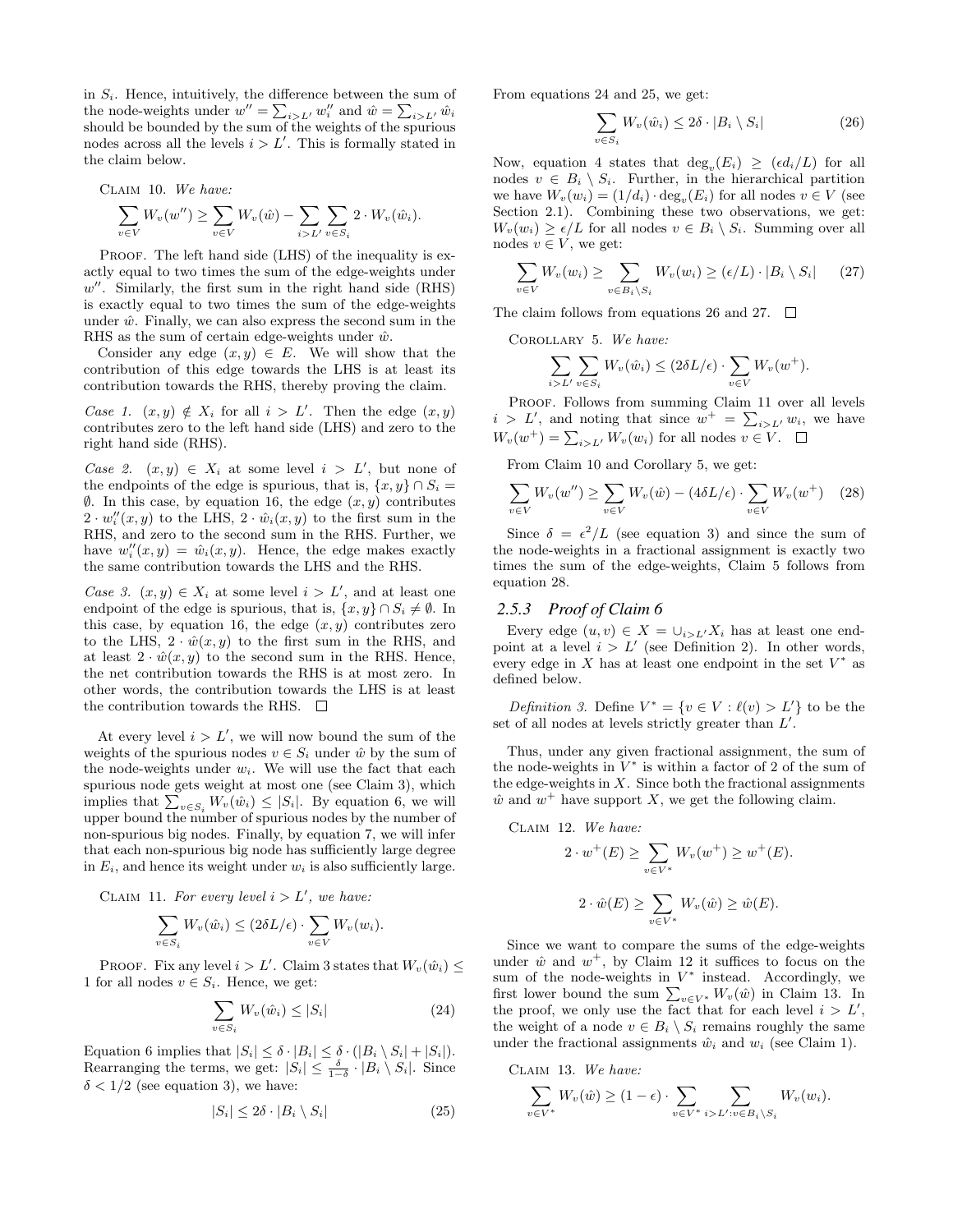PROOF. Fix any node  $v \in V^*$ . By Claim 1, we have:  $W_v(\hat{w}_i) > (1 - \epsilon) \cdot W_v(w_i)$  at each level  $i > L'$  where  $v \in$  $B_i \setminus S_i$ . Summing over all such levels, we get:

$$
\sum_{i>L':v\in B_i\setminus S_i} W_v(\hat{w}_i) \ge (1-\epsilon) \cdot \sum_{i>L':v\in B_i\setminus S_i} W_v(w_i) \quad (29)
$$

Since  $\hat{w} = \sum_{i>L'} \hat{w}_i$ , we have:

$$
W_v(\hat{w}) \ge \sum_{i > L': v \in B_i \setminus S_i} W_v(\hat{w}_i).
$$

Hence, equation 29 implies that:

$$
W_v(\hat{w}) \ge (1 - \epsilon) \cdot \sum_{i > L': v \in B_i \setminus S_i} W_v(w_i).
$$

We now sum the above inequality over all nodes  $v \in V^*$ .

It remains to lower bound the right hand side (RHS) in Claim 13 by  $\sum_{v \in V^*} W_v(w^+)$ . Say that a level  $i > L'$  is of Type I, II or III for a node  $v \in V^*$  if v belongs to  $B_i \setminus S_i$ ,  $S_i$  or  $T_i \setminus S_i$  respectively. By Definition 2, for every node  $v \in V^*$ , the set of levels  $i > L'$  is partitioned into these three types. The sum in the RHS of Claim 13 gives the contribution of the type I levels towards  $\sum_{v \in V^*} W_v(w^+)$ . In Claims 14 and 15, we respectively show that the type II and type III levels make negligible contributions towards the sum  $\sum_{v \in V^*} W_v(w^+)$ . Note that the sum of these contributions  $\sum_{v \in V^*} W_v(w^+)$ . Specifically, we have: from the type I, type II and type III levels exactly equals

$$
\sum_{v \in V^*} \sum_{i > L': v \in B_i \setminus S_i} W_v(w_i) + \sum_{v \in V^*} \sum_{i > L': v \in S_i} W_v(w_i)
$$
  
+ 
$$
\sum_{v \in V^*} \sum_{i > L': v \in T_i \setminus S_i} W_v(w_i) = \sum_{v \in V^*} W_v(w^+) \tag{30}
$$

Hence, equation 30, Claim 14 and Claim 15 lead to the following lower bound on the right hand side of Claim 13.

Corollary 6. We have:

$$
\sum_{v \in V^*} \sum_{i > L': v \in B_i \setminus S_i} W_v(w_i) \ge (1 - 40\epsilon) \cdot \sum_{v \in V^*} W_v(w^+).
$$

From Claim 13, Corollary 6 and equation 3, we get:

$$
\sum_{v \in V^*} W_v(\hat{w}) \ge (1/4) \cdot \sum_{v \in V^*} W_v(w^+) \tag{31}
$$

Finally, from Claim 12 and equation 31, we infer that:

$$
\hat{w}(E) \ge (1/2) \cdot \sum_{v \in V^*} W_v(\hat{w}) \ge (1/8) \cdot \sum_{v \in V^*} W_v(w^+) \ge (1/8) \cdot w^+(E)
$$

This concludes the proof of Claim 6. Accordingly, we devote the rest of this section to the proofs of Claims 14 and 15.

CLAIM 14. We have:  
\n
$$
\sum_{v \in V^*} \sum_{i > L': v \in S_i} W_v(w_i) \le 8\epsilon \cdot \sum_{v \in V^*} W_v(w^+).
$$

PROOF. The proof of this claim is very similar to the proof of Claim 11 and Corollary 5. Going through that proof, one can verify the following upper bound on the number of spurious nodes across all levels  $i > L'$ .

$$
\sum_{i>L'} |S_i| \le (2\delta L/\epsilon) \cdot \sum_{v \in V} W_v(w^+) \tag{32}
$$

Since each  $w_i$  is a fractional matching (see Section 2.1), we have  $W_v(w_i) \leq 1$  for all nodes  $v \in V$  and all levels  $i > L'$ . Hence, we get:

$$
\sum_{v \in V^*} \sum_{i > L': v \in S_i} W_v(w_i) \le \sum_{i > L'} |S_i| \tag{33}
$$

From equations 32 and 33, we infer that:

$$
\sum_{v \in V^*} \sum_{i > L': v \in S_i} W_v(w_i) \le (2\delta L/\epsilon) \cdot \sum_{v \in V} W_v(w^+) \tag{34}
$$

Since the sum of the node-weights under any fractional assignment is equal to twice the sum of the edge-weights, Claim 12 implies that:

$$
\sum_{v \in V} W_v(w^+) = 2 \cdot w^+(E) \le 4 \cdot \sum_{v \in V^*} W_v(w^+) \tag{35}
$$

Claim 14 follows from equations 3, 34 and 35.  $\Box$ 

Claim 15. We have:

$$
\sum_{v \in V^*} \sum_{i > L': v \in T_i \setminus S_i} W_v(w_i) \leq 32\epsilon \cdot \sum_{v \in V^*} W_v(w^+).
$$

PROOF. Fix any node  $v \in V^*$ . By equation 5, we have  $\deg_v(E_i) \leq (2\epsilon d_i/L)$  at each level  $i > L'$  where  $v \in T_i \setminus S_i$ . Further, the fractional matching  $w_i$  assigns a weight  $1/d_i$  to every edge in its support  $E_i$  (see Section 2.1). Combining these two observations, we get:  $W_v(w_i) = (1/d_i) \cdot \deg_v(E_i) \le$  $2\epsilon/L$  at each level  $i > L'$  where  $v \in T_i \setminus S_i$ . Summing over all such levels, we get:

$$
\sum_{\substack{\sum i : v \in T_i \setminus S_i}} W_v(w_i) \le 2\epsilon \tag{36}
$$

If we sum equation 36 over all  $v \in V^*$ , then we get:

 $\boldsymbol{i}$ 

$$
\sum_{v \in V^*} \sum_{i > L': v \in T_i \setminus S_i} W_v(w_i) \le 2\epsilon \cdot |V^*| \tag{37}
$$

A node  $v \in V^*$  has level  $\ell(v) > L'$ . Hence, all the edges incident upon this node also have level at least  $L' + 1$ . This implies that such a node v receives zero weight from the fractional assignment  $w^- = \sum_{i \leq L'} w_i$ , for any edge in the support of  $w^-$  is at level at most  $L'$ . Thus, we have:  $W_v(w) = W_v(w^+) + W_v(w^-) = W_v(w^+)$  for such a node v. Now, applying Theorem 5, we get:

$$
1/(1+\epsilon)^2 \le W_v(w^+) \text{ for all nodes } v \in V^*.
$$
 (38)

Summing equation 38 over all nodes  $v \in V^*$  and multiplying both sides by  $(1 + \epsilon)^2$ , we get:

$$
|V^*| \le (1+\epsilon)^2 \cdot \sum_{v \in V^*} W_v(w^+) \tag{39}
$$

Since  $(1+\epsilon)^2 \leq 4$  and  $V^* \subseteq V$ , equations 37, 39 imply that:

$$
\sum_{v \in V^*} \sum_{i > L': v \in T_i \setminus S_i} W_v(w_i) \le 8\epsilon \cdot \sum_{v \in V} W_v(w^+) \tag{40}
$$

The claim follows from equations 35 and 40.  $\Box$ 

#### 3. BIPARTITE GRAPHS

Ideally, we would like to present a dynamic algorithm on bipartite graphs that proves Theorem 2. Due to space constraints, however, we will only prove a weaker result stated in Theorem 8 and defer the complete proof of Theorem 2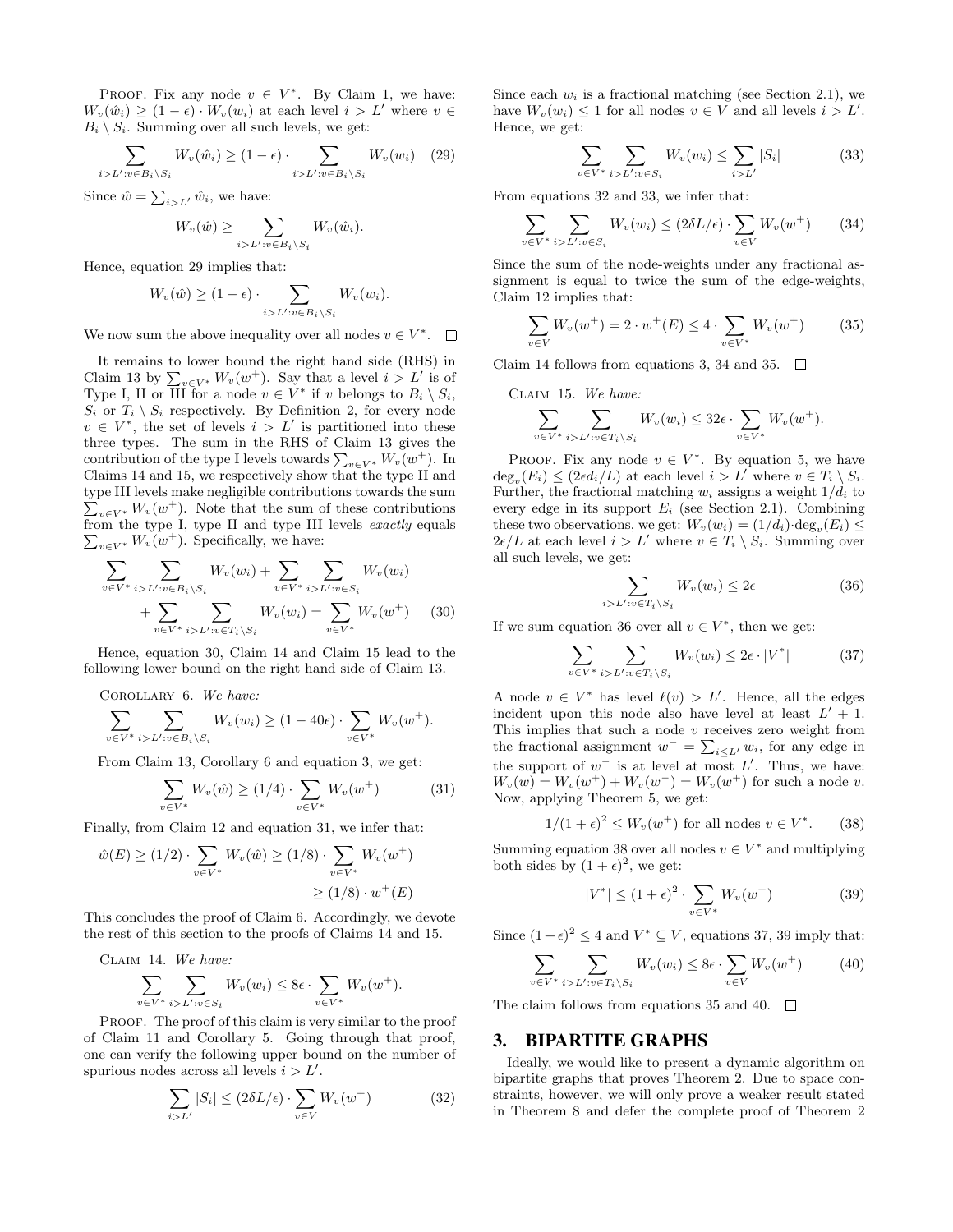to the full version. Throughout this section, we will use the notations and concepts introduced in Section 1.1.

Theorem 8. There is a randomized dynamic algorithm that maintains a 1.976 approximation to the maximum matching in a bipartite graph in  $O(\sqrt{n}\log n)$  expected update time.

In Section 3.1, we present a result from [5] which shows how to maintain a  $(2 + \epsilon)$ -approximation to the maximum matching in bipartite graphs in  $O(\sqrt{n}/\epsilon^2)$  update time. In Section 3.2, we build upon this result and prove Theorem 8. In Section 3.3, we allude to the extensions that lead us to the proof of Theorem 2 in the full version of the paper.

## **3.1** (2+ $\epsilon$ )-approximation in  $O(\sqrt{n}/\epsilon^2)$  update time

The first step is to define the concept of a kernel. Setting  $\epsilon = 0, d = 1$  in Definition 4, we note that the kernel edges in  $a(0, 1)$ -kernel forms a maximal matching – a matching where every unmatched edge has at least one matched endpoint. For general  $d$ , we note that the kernel edges in a  $(0, d)$ -kernel forms a maximal d-matching – which is a maximal subset of edges where each node has degree at most d. In Lemma 5 and Corollary 7, we show that the kernel edges in any  $(\epsilon, d)$ kernel preserves the size of the maximum matching within a factor of  $2/(1 - \epsilon)$ . Since d is the maximum degree of a node in an  $(\epsilon, d)$ -kernel, a  $(1 + \epsilon)$ -approximation to the maximum matching within a kernel can be maintained in  $O(d/\epsilon^2)$  update time using Theorem 4. Lemma 6 shows that the set of kernel edges themselves can be maintained in  $O(n/(\epsilon d))$  update time. Setting  $d = \sqrt{n}$  and combining all these observations, we get our main result in Corollary 8.

Definition 4. Fix any  $\epsilon \in (0,1)$ ,  $d \in [1,n]$ . Consider any subset of nodes  $T \subset V$  in the graph  $G = (V, E)$ , and any subset of edges  $H \subseteq E$ . The pair  $(T, H)$  is called an  $(\epsilon, d)$ kernel of G iff: (1)  $deg_v(H) \le d$  for all nodes  $v \in V$ , (2)  $deg_v(H) \geq (1 - \epsilon)d$  for all nodes  $v \in T$ , and (3) every edge  $(u, v) \in E$  with both endpoints  $u, v \in V \setminus T$  is part of the subset H. We define the set of nodes  $T^c = V \setminus T$ , and say that the nodes in  $T$  (resp.  $T<sup>c</sup>$ ) are "tight" (resp. "non-tight"). The edges in  $H$  are called "kernel edges".

LEMMA 5. Consider any integral matching  $M \subseteq E$  and let  $(T, H)$  be any  $(\epsilon, d)$ -kernel of  $G = (V, E)$  as per Definition  $4$ . Then there is a fractional matching  $w''$  in G with support H such that  $\sum_{v \in V} W_v(w'') \geq (1 - \epsilon) \cdot |M|$ .

The proof of Lemma 5 appears in Section 3.1.1.

COROLLARY 7. Consider any  $(\epsilon, d)$ -kernel as per Definition 4. We have  $Opt(H) \ge (1/2) \cdot (1 - \epsilon) \cdot Opt(E)$ .

PROOF. Let  $M \subseteq E$  be a maximum cardinality matching in  $G = (V, E)$ . Let w'' be a fractional matching with support  $H$  as per Lemma 5. Since in a bipartite graph the size of the maximum cardinality matching is the same as the size of the maximum fractional matching (see Theorem 3), we get:  $\mathrm{Opt}(H) = \mathrm{Opt}_f(H) \geq w''(H) = (1/2) \cdot \sum_{v \in V} W_v(w'') \geq$  $(1/2) \cdot (1 - \epsilon) \cdot |M| = (1/2) \cdot (1 - \epsilon) \cdot \text{Opt}(E).$ 

LEMMA 6. In the dynamic setting, an  $(\epsilon, d)$ -kernel can be maintained in  $O(n/(\epsilon d))$  amortized update time.

PROOF. (Sketch) When an edge  $(u, v)$  is inserted into the graph, we simply check if both its endpoints are non-tight.

If yes, then we insert  $(u, v)$  into H. Next, for each endpoint  $x \in \{u, v\}$ , we check if  $\deg_x(H)$  has now become equal to d due to this edge insertion. If yes, then we delete the node x from  $T<sup>c</sup>$  and insert it into T. All these operations can be performed in constant time.

Now, consider the deletion of an edge  $(u, v)$ . If both  $u, v$ are non-tight, then we have nothing else to do. Otherwise, for each tight endpoint  $x \in \{u, v\}$ , we check if  $\deg_x(H)$  has now fallen below the threshold  $(1 - \epsilon)d$  due to this edge deletion. If yes, then we might need to change the status of the node  $x$  from tight to non-tight. Accordingly, we scan through all the edges in  $E$  that are incident upon  $x$ , and try to insert as many of them into  $H$  as possible. This step takes  $\Theta(n)$  time in the worst case since the degree of the node x can be  $\Theta(n)$ . However, the algorithm ensures that this event occurs only after  $\epsilon d$  edges incident upon x are deleted from E. This is true since we have a *slack* of  $\epsilon d$  between the largest and smallest possible degrees of a tight node. Thus, we get an amortized update time of  $O(n/(\epsilon d))$ .  $\Box$ 

Corollary 8. In a bipartite graph, one can maintain a  $(2+6\epsilon)$ -approximation to the size of the maximum matching in  $O(\sqrt{n}/\epsilon^2)$  amortized update time.

PROOF. (Sketch) We set  $d = \sqrt{n}$  and maintain an  $(\epsilon, d)$ kernel  $(T, H)$  as per Lemma 6. This takes  $O(\sqrt{n}/\epsilon)$  update time. Next, we note that the maximum degree of a node in H is  $d = \sqrt{n}$  (see Definition 4). Accordingly, we can apply Theorem 4 to maintain a  $(1 + \epsilon)$ -approximate maximum ply Theorem 4 to maintain a  $(1+\epsilon)$ -approximate maximum<br>matching  $M_H \subseteq H$  in  $O(\sqrt{n}/\epsilon^2)$  update time. Hence, by Corollary 7, this matching  $M_H$  is a  $2(1+\epsilon)/(1-\epsilon) \le (2+6\epsilon)$ approximation to the maximum matching in  $G = (V, E)$ .  $\Box$ 

#### *3.1.1 Proof of Lemma 5*

First, define a fractional assignment  $w$  as follows. For every edge  $(u, v) \in H$  incident on a tight node, we set  $w(e)$  $1/d$ , and for every other edge  $(u, v) \in E$ , set  $w(u, v) = 0$ . Since each node  $v \in V$  has  $deg_v(H) \leq d$ , it is easy to check that  $W_v(w) \leq 1$  for all nodes  $v \in V$ . In other words, w forms a fractional matching in G.

Next, we define another fractional assignment  $w'$ . First, for every node  $v \in T^c$ , we define a "capacity"  $b(v) = 1 W_v(w) \in [0,1]$ . Next, for every edge  $(u, v) \in H \cap M$  whose both endpoints are non-tight, set  $w'(u, v) = \min(b(u), b(v)).$ For every other edge  $(u, v) \in E$ , set  $w'(u, v) = 0$ .

We finally define  $w'' = w + w'$ . Clearly, the fractional assignment w'' has support H, since for every edge  $(u, v) \in$  $E \setminus H$ , we have  $w(u, v) = w'(u, v) = 0$ . Hence, the lemma follows from Claims 16 and 17.

CLAIM 16. We have  $W_v(w'') \leq 1$  for all nodes  $v \in V$ , that is,  $w''$  is a fractional matching in  $G$ .

PROOF. If a node v is tight, that is,  $v \in T$ , then we have  $W_v(w'') = W_v(w) + W_v(w') = W_v(w) \leq 1.$  Hence, for the rest of the proof, consider any node from the remaining subset  $v \in T^c = V \setminus T$ . There are two cases to consider here.

Case 1. If v is not matched in M, then we have  $W_v(w') = 0$ , and hence  $W_v(w'') = W_v(w) + W_v(w') = W_v(w) \leq 1$ .

Case 2. If  $v$  is matched in  $M$ , then let  $u$  be its mate, i.e.,  $(u, v) \in M$ . Here, we have  $W_v(w') = w'(u, v) = \min(1 W_u(w), 1-W_v(w) \leq 1-W_v(w)$ . This implies that  $W_v(w'') =$  $W_v(w) + W_v(w') \leq 1$ . This concludes the proof.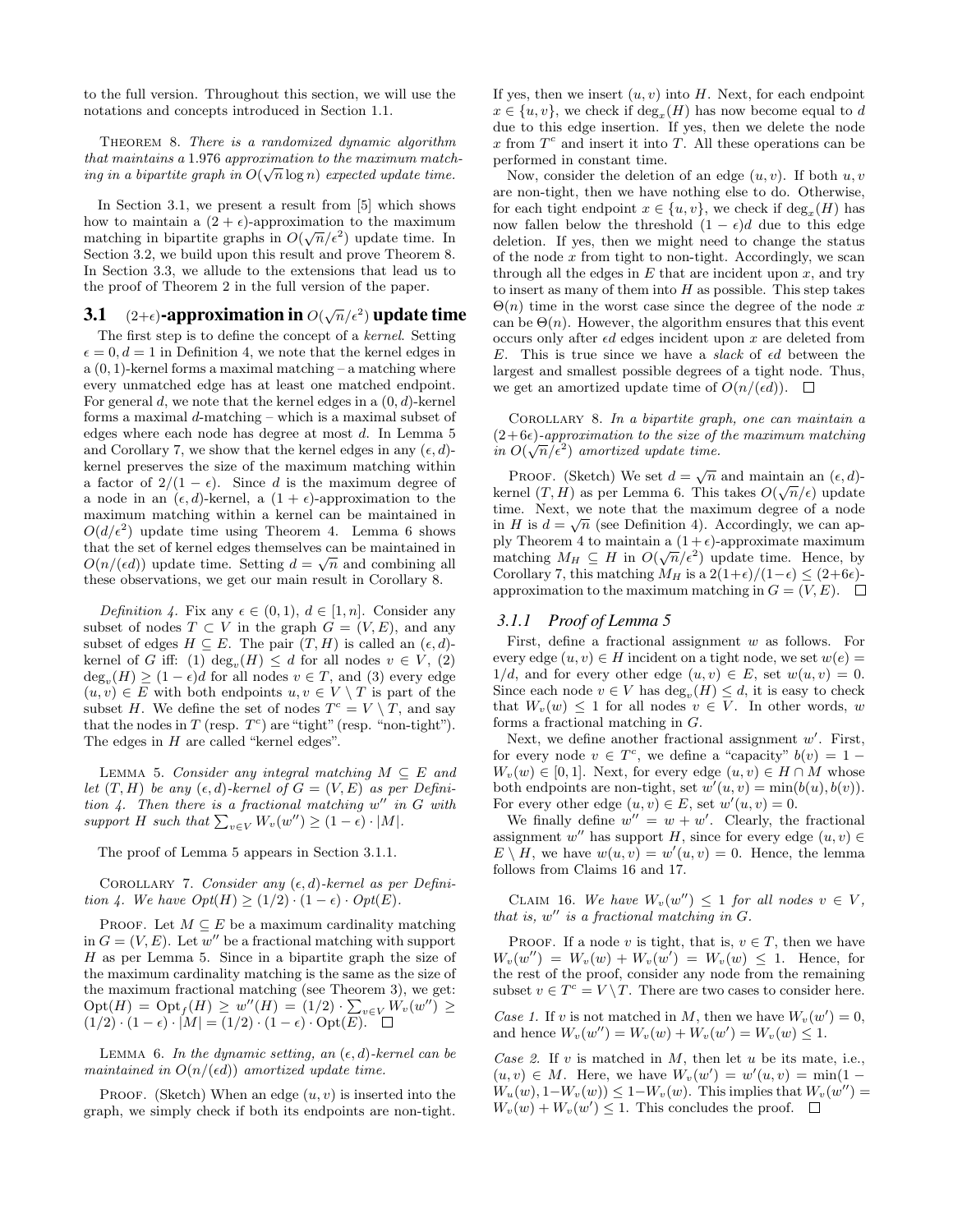CLAIM 17. We have  $\sum_{v \in V} W_v(w'') \geq (1 - \epsilon) \cdot |M|$ .

PROOF. Throughout the proof, fix any edge  $(u, v) \in M$ . We will show that  $W_u(w'') + W_v(w'') \geq (1 - \epsilon)$ . The claim will then follow if we sum over all the edges in  $M$ .

Case 1. The edge  $(u, v)$  has at least one tight endpoint. Let  $u \in T$ . In this case, we have  $W_u(w'') + W_v(w'') \ge W_u(w'') =$  $W_u(w) + W_u(w') \ge W_u(w) = (1/d) \cdot \deg_u(H) \ge (1 - \epsilon).$ 

Case 2. Both the endpoints of  $(u, v)$  are non-tight. Without any loss of generality, let  $W_u(w) \geq W_v(w)$ . In this case, we have  $W_u(w'') + W_v(w'') \ge W_u(w'') = W_u(w) + W_u(w') =$  $W_u(w) + w'(u, v) = W_u(w) + \min(1 - W_u(w), 1 - W_v(w)) =$  $W_u(w) + (1 - W_u(w)) = 1$ . This concludes the proof.  $\square$ 

#### 3.2 Better than 2-approximation

The approximation guarantee derived in Section 3.1 follows from Claim 17. Looking back at the proof of this claim, we observe that we actually proved a stronger statement: Any matching  $M \subseteq E$  satisfies the property that  $W_u(w'') + W_v(w'') \ge (1 - \epsilon)$  for all matched edges  $(u, v) \in M$ , where  $w''$  is a fractional matching with support  $H$  that depends on  $M$ . In the right hand side of this inequality, if we replace the term  $(1 - \epsilon)$  by anything larger than 1, then we will get a better than 2 approximation (see the proof of Corollary 7). The reason it was not possible to do so in Section 3.1 is as follows. Consider a matched edge  $(u, v) \in M$  with  $u \in T$  and  $v \in T^c$ . Since u is tight, we have  $1 - \epsilon \leq W_u(w) = W_v(w'') \leq 1$ . Suppose that  $W_u(w'') = 1 - \epsilon$ . In contrast, it might well be the case that  $W_v(w)$  is very close to being zero (which will happen if  $\deg_v(H)$  is very small). Let  $W_v(w) \leq \epsilon$ . Also note that  $W_v(w'') = W_v(w) + W_v(w') = W_v(w) \leq \epsilon$  since no edge that gets nonzero weight under  $w'$  can be incident on v (for  $v$  is already incident upon an edge in  $M$  whose other endpoint is tight). Hence, in this instance we will have  $W_u(w'') + W_v(w'') \leq (1 - \epsilon) + \epsilon = 1$ , where  $(u, v) \in M$  is a matched edge with one tight and one non-tight endpoint.

The above discussion suggests that we ought to "throw in" some additional edges into our kernel – edges whose one endpoint is tight and the other endpoint is non-tight with a very small degree in  $H$ . Accordingly, we introduce the notion of residual edges in Section 3.2.1. We show that the union of the kernel edges and the residual edges preserves the size of the maximum matching within a factor of strictly less than 2. Throughout the rest of this section, we set the values of two parameters  $\delta$ ,  $\epsilon$  as follows.

$$
\delta = 1/20, \epsilon = 1/2000 \tag{41}
$$

#### *3.2.1 The main framework: Residual edges*

We maintain an  $(\epsilon, d)$ -skeleton  $(T, H)$  as in Section 3.1. We further partition the set of non-tight nodes  $T^c = V \setminus T$ into two subsets:  $B \subseteq T^c$  and  $S = T^c \setminus B$ . The set of nodes in  $B$  (resp.  $S$ ) are called "big" (resp. "small"). They satisfy the following degree-thresholds: (1)  $\deg_v(H) \leq 2\delta d/(1-\delta)$ for all small nodes  $v \in S$ , and  $(2) \deg_v(H) \geq (2\delta - \epsilon)d/(1-\delta)$ for all big nodes  $v \in B$ . Let  $E^r = \{(u, v) \in E : u \in T, v \in S\}$ be the subset of edges joining the tight and the small nodes. We maintain a *maximal* subset of edges  $M^r \subseteq E^r$  subject to the following constraints: (1)  $deg_v(M^r) \leq 1$  for all tight nodes  $v \in T$  and  $(2)$  deg<sub>v</sub> $(M<sup>r</sup>) \le 2$  for all small nodes  $v \in S$ . The edges in  $M<sup>r</sup>$  are called the "residual edges". The degree of a node in  $M<sup>r</sup>$  is called its "residual degree". The corollary below follows from the maximality of the set  $M^r \subseteq E^r$ .

COROLLARY 9. If an edge  $(u, v) \in E^r$  with  $u \in T$ ,  $v \in S$ is not in  $M^r$ , then either  $deg_v(M^r) = 1$  or  $deg_u(M^r) = 2$ .

Lemma 7. We can maintain the set of kernel edges H and the residual edges  $M^r$  in  $O(n \log n/(\epsilon d))$  update time.

PROOF. (Sketch) We maintain an  $(\epsilon, d)$ -kernel as per the proof of Lemma 6. We maintain the node-sets  $B, S \subseteq T^c$  and the edge-set  $E<sup>r</sup>$  in the same lazy manner: A node changes its status only after  $\Omega(\epsilon d)$  edges incident upon it are either inserted into or deleted from G (since  $\delta$  is a constant), and when that happens we might need to make  $\Theta(n)$  edge insertions/deletions in  $E^r$ . This gives the same amortized update time of  $O(n/(\epsilon d))$  for maintaining the edge-set  $E^r$ .

In order to maintain the set of residual edges  $M^r \subseteq E^r$ , we use a simple modification of the dynamic algorithm of Baswana et al. [2] that maintains a maximal matching in  $O(\log n)$  update time. This holds since  $M^r$  is a maximal  $b$ -matching in  $E^r$  where each small node can have at most two matched edges incident upon it, and each tight node can have at most one matched edge incident upon it.  $\square$ 

LEMMA 8. Fix any  $(\epsilon, d)$  kernel  $(T, H)$  as in Section 3.1, any set of residual edges  $M<sup>r</sup>$  as in Section 3.2.1, and any matching  $M \subseteq E$ . Then we have a fractional matching w'' on support  $H \cup M^r$  such that  $\sum_{v \in V} W_v(w'') \geq (1 + \delta/4) \cdot |M|$ .

Roadmap for the rest of this section. The statement of Lemma 8 above is similar to that of Lemma 5 in Section 3.1. Hence, using a similar argument as in Corollary 7, we infer that the set of edges  $M^r \cup H$  preserves the size of the maximum matching within a factor of  $2/(1 + \delta/4)$ . Since  $deg_v(M^r \cup H) = deg_v(H) + deg_v(M^r) \leq d+2$  for all nodes  $v \in V$  (see Definition 4), we can maintain a  $(1 + \epsilon)$ approximate maximum matching in  $H \cup M^r$  using Theorem 4 in  $O(d/\epsilon^2)$  update time. This matching will give a  $2(1+\epsilon)/(1+\delta/4) = 1.976$ -approximation to the size of maximum matching in G (see equation 41). The total update time is  $O(d/\epsilon^2 + n \log n/(\epsilon d))$ , which becomes  $O(\sqrt{n} \log n)$ if we set  $d = \sqrt{n}$  and plug in the value of  $\epsilon$ . This concludes the proof of Theorem 8.

It remains to prove Lemma 8, which is done in Section 3.2.2.

#### *3.2.2 Proof of Lemma 8*

We will define four fractional assignments  $w, w^r, w', w''$ . It might be instructive to contrast the definitions of the fractional assignments  $w, w'$  and  $w''$  here with Section 3.1.1.

The fractional assignment w: Set  $w(e) = (1 - \delta)/d$  for every edge  $e \in H$  incident upon a tight node. Set  $w(e) = 0$ for every other edge  $e \in E$ . Hence, we have  $W_v(w) =$  $((1 - \delta)/d) \cdot \deg_v(H)$  for all nodes  $v \in V$ . Accordingly, recalling the bounds on  $deg_v(H)$  for various types of nodes (see Definition 4, Section 3.2.1), we get:

$$
W_v(w) \le (1 - \delta) \text{ for all nodes } v \in V. \tag{42}
$$

- $W_v(w) \leq 2\delta$  for all small nodes  $v \in S$ . (43)
- $W_v(w) \ge (1 \delta)(1 \epsilon)$  for all tight nodes  $v \in T$ . (44)
	- $W_v(w) \ge 2\delta \epsilon$  for all big nodes  $v \in B$ . (45)

The fractional assignment  $w^r$ : Set  $w^r(e) = \delta$  for every residual edge  $e \in M^r$ . Set  $w^r(e) = 0$  for every other edge  $e \in E$ .

The fractional assignment w': For every node  $v \in T^c$ , we define a "capacity"  $b(v)$  as follows. If  $v \in B \subseteq T^c$ , then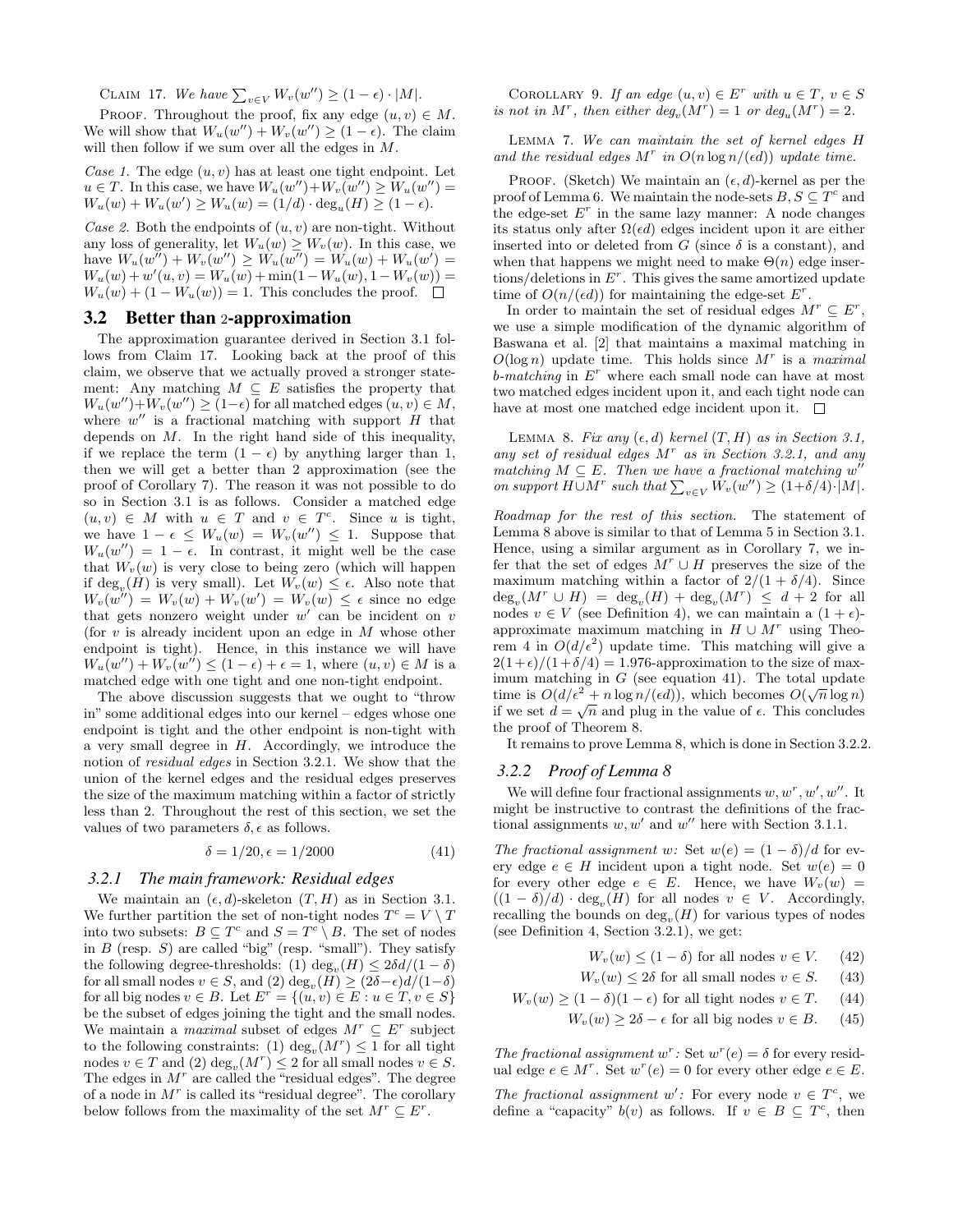$b(v) = 1 - W_v(w)$ . Else if  $v \in S = T^c \setminus B$ , then  $b(v) =$  $1 - 2\delta - W_v(w)$ . Hence, equations 42, 43 imply that:

$$
b(v) \ge \delta \text{ for all big nodes } v \in B. \tag{46}
$$

$$
b(v) \ge 1 - 4\delta \text{ for all small nodes } v \in S. \tag{47}
$$

For every edge  $(u, v) \in M$  with  $u, v \in T^c = V \setminus T$ , we set  $w'(u, v) = \min(b(u), b(v))$ . For every other edge  $e \in E$ , we set  $w'(e) = 0$ . By Definition 4, every edge whose both endpoints are non-tight is a kernel edge. Hence, an edge gets nonzero weight under  $w'$  only if it is part of the kernel.

The fractional assignment 
$$
w''
$$
: Define  $w'' = w + w^r + w'.$ 

Roadmap for the rest of the proof. Each of the fractional assignments  $w, w^r, w'$  assigns zero weight to every edge  $e \in$  $E \setminus (H \cup M^r)$ . Hence, the fractional assignment  $w'' = w +$  $w^r + w'$  has support  $H \cup M^r$ . In Claim 18, we show that  $w''$ is a fractional matching in  $G$ . Moving on, in Definition 5, we partition the set of matched edges in M into two parts. The subset  $M_1 \subseteq M$  consists of those matched edges that have one tight and one small endpoints, and the subset  $M_2 =$  $M \setminus M_1$  consists of the remaining edges. In Claims 19 and 20, we relate the node-weights under  $w, w', w^r$  with the sizes of the matchings  $M_1$  and  $M_2$ . Adding up the bounds from Claims 19 and 20, Corollary 10 lower bounds the sum of the node-weights under  $w''$  by the size of the matching M. Finally, Lemma 8 follows from Claim 18 and Corollary 10.

**CLAIM 18.** We have 
$$
W_v(w'') \leq 1
$$
 for all nodes  $v \in V$ .

PROOF. Consider any node  $v \in V$ . By equation 42, we have:  $W_v(w) \leq 1 - \delta$ . Also note that  $W_v(w^r) \leq \delta$  for all tight nodes  $v \in T$ ,  $W_v(w^r) \leq 2\delta$  for all small nodes  $v \in S$ , and  $W_v(w^r) = 0$  for all big nodes  $v \in B$ . This holds since the degree (among the edges in  $M<sup>r</sup>$ ) of a tight, small and big node is at most one, two and zero respectively. Next, note that for all nodes  $v \in T^c$ , we have  $W_v(w') \leq b(v)$ . This holds since there is at most one edge in  $M \cap H$  incident upon v (since  $M$  is a matching). So at most one edge incident upon  $\hat{v}$  gets a nonzero weight under  $w'$ , and the weight of this edge is at most  $b(v)$ . Finally, note that every edge with nonzero weight under  $w'$  has both the endpoints in  $T<sup>c</sup>$ . Hence, we have  $W_v(w') = 0$  for all tight nodes  $v \in T$ . To complete the proof, we now consider three possible cases.

Case 1.  $v \in T$ . Here,  $W_v(w'') = W_v(w) + W_v(w^r) +$  $W_v(w') = W_v(w) + W_v(w^r) \leq W_v(w) + \delta \leq (1 - \delta) + \delta = 1.$ Case 2.  $v \in S$ . Here,  $W_v(w'') = W_v(w) + W_v(w^r) +$  $W_v(w') \leq W_v(w) + 2\delta + b(v) = W_v(w) + 2\delta + (1 - 2\delta W_v(w) = 1.$ 

Case 3.  $v \in B$ . Here,  $W_v(w'') = W_v(w) + W_v(w^r) +$  $W_v(w') = W_v(w) + W_v(w') \leq W_v(w) + b(v) = W_v(w) +$  $(1 - W_v(w)) = 1.$ 

Definition 5. Partition the set of edges in  $M$  into two parts:  $M_1 = \{(u, v) \in M : u \in T, v \in S\}$  and  $M_2 = M \setminus M_1$ .

Claim 19. Recall Definition 5. We have:

$$
\sum_{(u,v)\in M_2} W_u(w+w') + W_v(w+w') \ge (1+\delta/4) \cdot |M_2|.
$$

PROOF. Fix any edge  $(u, v) \in M_2$ , and let LHS =  $W_u(w+)$  $w'$  +  $W_v(w + w')$ . We will show that LHS  $\geq (1 + \delta/4)$ . The

claim will then follow if we sum over all such edges  $M_2$ . We recall equation 41 and consider four possible cases.

Case 1. Both endpoints are tight, that is,  $u, v \in T$ . Here, from equation 44 we get: LHS  $\geq 2 \cdot (1-\delta-\epsilon+\delta \epsilon) \geq (1+\delta/4)$ .

Case 2. One endpoint is tight, and one endpoint is big, that is,  $u \in T$ ,  $v \in B$ . Here, from equations 44, 45 we get: LHS  $\geq (1 - \delta - \epsilon + \delta \epsilon) + (2\delta - \epsilon) \geq (1 + \delta - 2\epsilon) \geq 1 + \delta/4.$ 

Case 3. Both endpoints are non-tight, that is,  $u, v \in B \cup S$ . Without any loss of generality, let  $b(u) \geq b(v)$ . Note that  $(u, v) \in H$  since both  $u, v \in T^c$ , and hence  $(u, v) \cap M_2 \cap H$ . Thus, we have  $W_u(w') = W_v(w') = w'(u, v) = b(v)$  since at most one matched edge can be incident upon a node. Now, either  $v \in B$  or  $v \in S$ . In the former case, from equation 47 we get: LHS  $\geq W_u(w') + W_v(w') = 2 \cdot b(v) \geq$  $2(1-4\delta) \ge (1+\delta/4)$ . In the latter case, from equation 46 we get: LHS  $\geq (W_v(w) + W_v(w')) + W_u(w') = (b(v) + W_v(w)) +$  $b(v) = 1 + b(v) \ge 1 + \delta \ge 1 + \delta/4.$ 

Claim 20. Recall Definition 5. We have:

$$
\sum_{(u,v)\in M_1} (W_u(w) + W_v(w)) + \sum_{v\in V} W_v(w^r) \ge (1 + \delta/4) \cdot |M_1|.
$$

PROOF. Every edge  $(u, v) \in M_1$  has one endpoint  $u \in T$ . Thus, Applying equation 44 we get:  $W_u(w) + W_v(w)$  $W_u(w) \geq 1 - \delta - \epsilon$ . Summing over all such edges, we get:

$$
\sum_{(u,v)\in M_1} W_u(w) + W_v(w) \ge (1 - \delta - \epsilon) \cdot |M_1| \tag{48}
$$

Recall that  $\deg_u(M^r) \leq 1$  for every tight node  $u \in T$ . Accordingly, we classify each tight node as being either "full" (in which case  $\deg_u(M^r) = 1$ ) or "deficient" (in which case  $deg_u(M^r) = 0$ ). Further, recall that each edge  $(u, v) \in M_1$ has one tight and one small endpoints. We say that an edge  $(x, y) \in M_1$  is *deficient* if the tight endpoint of the edge is deficient. Now, consider any deficient edge  $(x, y) \in M_1$ where  $x \in T$  and  $y \in S$ . Since  $deg_x(M^r) = 0$ , it follows that  $(x, y) \in E^r \setminus M^r$ . From the maximality of  $M^r$ , we infer that  $\deg_y(M^r) = 2$ . Accordingly, there must be two edges  $(x', y), (\dot{x}'', y) \in M^r$  with  $x', x'' \in T$ . It follows that both the nodes  $x', x''$  are full. We say that the tight nodes  $x', x''$ are *conjugates* of the deficient edge  $(x, y) \in M_1$ . In other words, we have shown that every deficient edge in  $M_1$  has two conjugate tight nodes. Further, the same tight node  $x'$ cannot be a conjugate of two different deficient edges in  $M_1$ , for otherwise each of those deficient edges will contribute one towards  $\deg_{x'}(M^r)$ , and we will get  $\deg_{x'}(M^r) \geq 2$ , which is a contradiction. Thus, a simple counting argument implies that the number of conjugate tight nodes is exactly twice the number of deficient matched edges in  $M_1$ . Let  $D(M_1)$ , F, C respectively denote the set of deficient matched edges in  $M_1$ , the set of full tight nodes and the set of conjugate tight nodes. Thus, we get:

$$
T \supseteq F \supseteq C, \quad D(M_1) \subseteq M_1, \text{ and } |C| = 2 \cdot |D(M_1)| \quad (49)
$$

Now, either  $|D(M_1)| \leq (1/3) \cdot |M_1|$  or  $|D(M_1)| > (1/3) \cdot |M_1|$ . In the former case, at least a  $(2/3)^{rd}$  fraction of the edges in  $M_1$  are not deficient, and each such edge has one tight endpoint that is full. Thus, we get  $|F| \ge (2/3) \cdot |M_1|$ . In the latter case, from equation 49 we get  $|F| \geq |C| = 2$ .  $|D(M_1)| > (2/3) \cdot |M_1|$ . Thus, in either case we have  $|F| \ge$  $(2/3) \cdot |M_1|$ . Since each node  $v \in F \subseteq T$  has  $\deg_v(M^r) = 1$ ,